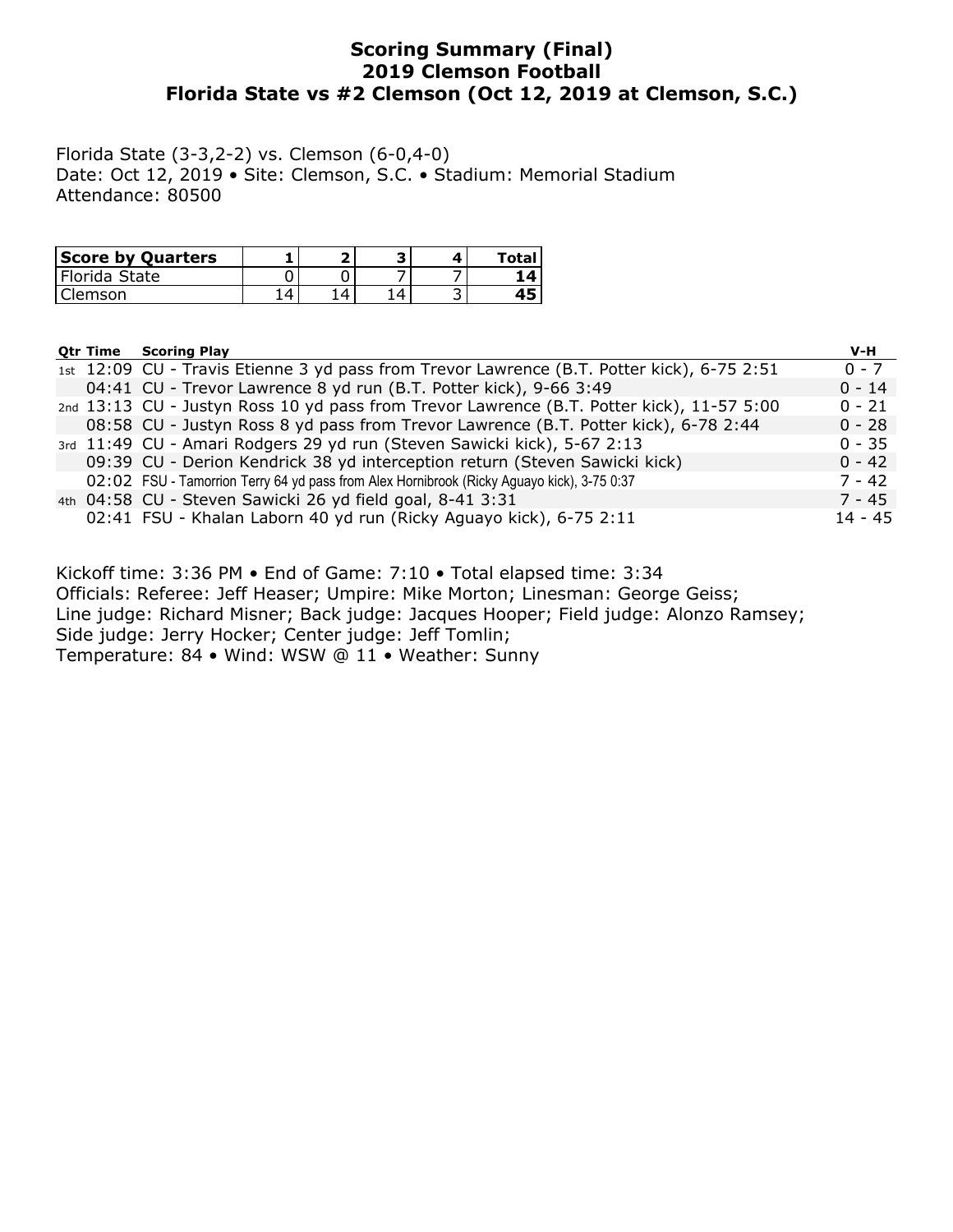# Team Statistics (Final) 2019 Clemson Football Florida State vs #2 Clemson (Oct 12, 2019 at Clemson, S.C.)

|                                | <b>FSU</b>     | <b>CU</b>      |
|--------------------------------|----------------|----------------|
| <b>FIRST DOWNS</b>             | 10             | 31             |
| Rushing                        | 3              | 12             |
| Passing                        | 5              | 15             |
| Penalty                        | $\overline{2}$ | $\overline{4}$ |
| <b>NET YARDS RUSHING</b>       | 103            | 320            |
| <b>Rushing Attempts</b>        | 23             | 53             |
| Average Per Rush               | 4.5            | 6.0            |
| <b>Rushing Touchdowns</b>      | $\overline{1}$ | $\overline{2}$ |
| <b>Yards Gained Rushing</b>    | 123            | 326            |
| Yards Lost Rushing             | 20             | 6              |
| <b>NET YARDS PASSING</b>       | 150            | 232            |
| Completions-Attempts-Int       | $17 - 35 - 3$  | $24 - 38 - 1$  |
| Average Per Attempt            | 4.3            | 6.1            |
| Average Per Completion         | 8.8            | 9.7            |
| Passing Touchdowns             | 1              | 3              |
| <b>TOTAL OFFENSE YARDS</b>     | 253            | 552            |
| Total offense plays            | 58             | 91             |
| Average Gain Per Play          | 4.4            | 6.1            |
| Fumbles: Number-Lost           | $2 - 1$        | $1 - 1$        |
| Penalties: Number-Yards        | $7 - 68$       | $6 - 65$       |
| <b>PUNTS-YARDS</b>             | $9 - 342$      | $4 - 157$      |
| Average Yards Per Punt         | 38.0           | 39.2           |
| Net Yards Per Punt             | 38.0           | 37.0           |
| Inside 20                      | 2              | 3              |
| 50+ Yards                      | 0              | 1              |
| Touchbacks                     | 0              | 0              |
| Fair catch                     | 7              | 1              |
| <b>KICKOFFS-YARDS</b>          | $2 - 130$      | $8 - 525$      |
| Average Yards Per Kickoff      | 65.0           | 65.6           |
| Net Yards Per Kickoff          | 40.0           | 41.6           |
| <b>Touchbacks</b>              | 2              | 6              |
| Fair Catch Yards               | 0              | 0              |
| Punt returns: Number-Yards-TD  | $1 - 9 - 0$    | $0 - 0 - 0$    |
| Average Per Return             | 9.0            | 0.0            |
| Kickoff returns: Number-Yds-TD | $2 - 42 - 0$   | $0 - 0 - 0$    |
| Average Per Return             | 21.0           | 0.0            |
| Interceptions: Number-Yds-TD   | $1 - 0 - 0$    | $3 - 48 - 1$   |
| Fumble Returns: Number-Yds-TD  | $0 - 0 - 0$    | $0 - 0 - 0$    |
| Miscellaneous Yards            | 0              | 0              |
| Possession Time                | 20:23          | 39:37          |
| 1st Quarter                    | 4:00           | 11:00          |
| 2nd Quarter                    | 4:56           | 10:04          |
| 3rd Quarter                    | 4:50           | 10:10          |
| 4th Quarter                    | 6:37           | 8:23           |
| <b>Third-Down Conversions</b>  | 2 of 13        | 5 of 16        |
| Fourth-Down Conversions        | $0$ of $1$     | $1$ of $3$     |
| Red-Zone Scores-Chances        | $0 - 0$        | $5 - 7$        |
| Touchdowns                     | $0 - 0$        | $4 - 7$        |
| Field goals                    | $0 - 0$        | $1 - 7$        |
| Sacks By: Number-Yards         | $0 - 0$        | $3 - 15$       |
| <b>PAT Kicks</b>               | $2 - 2$        | $6 - 6$        |
| <b>Field Goals</b>             | $0 - 0$        | $1 - 2$        |
| Points off turnovers           | 0              | 14             |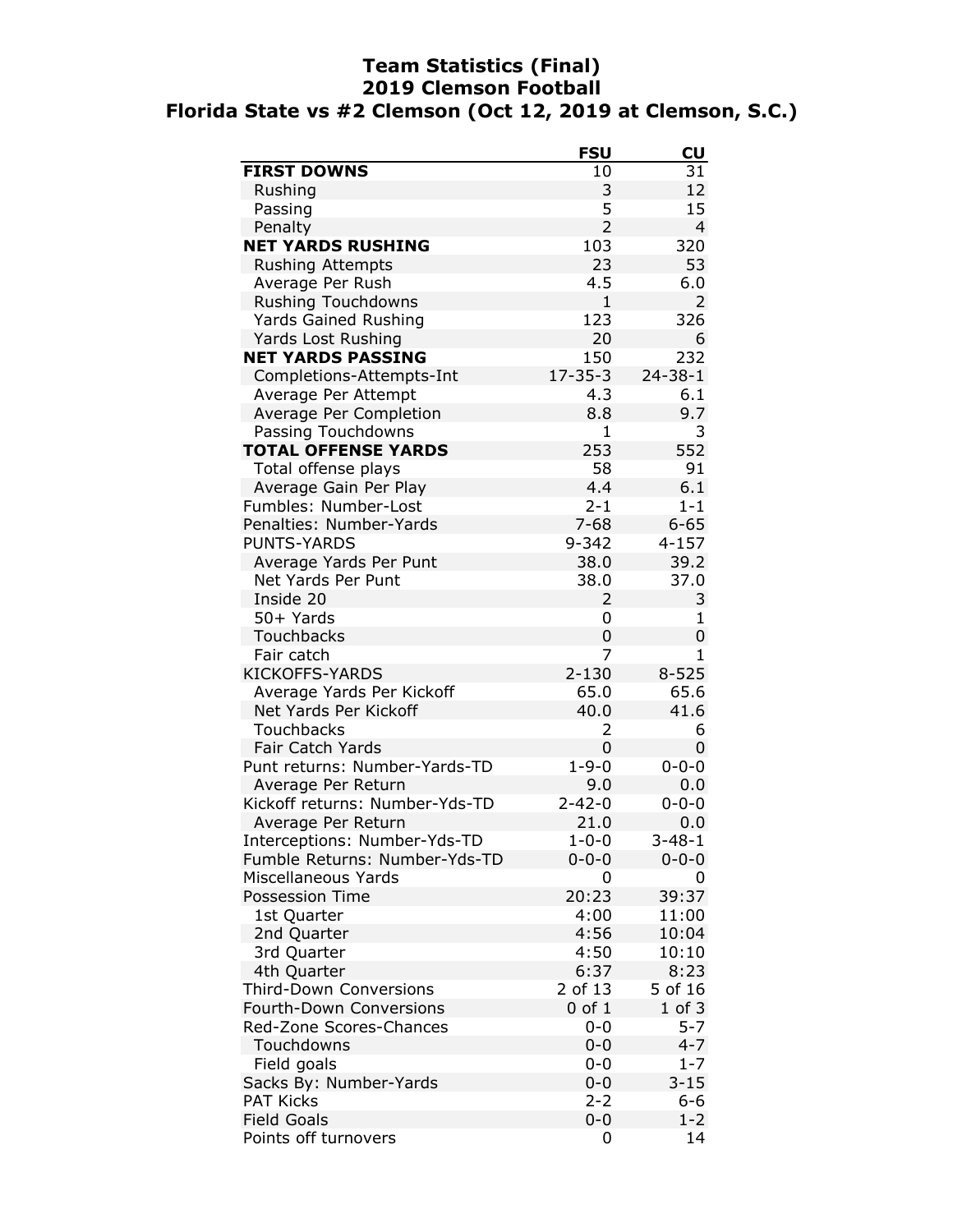# Individual Statistics (Final) 2019 Clemson Football Florida State vs #2 Clemson (Oct 12, 2019 at Clemson, S.C.)

# **Florida State**

| <b>Rushing</b>            |   |          | No. Gain Loss Net TD Lg Avg |     |          |          |           |
|---------------------------|---|----------|-----------------------------|-----|----------|----------|-----------|
| Khalan Laborn             |   | 69       |                             | 69  |          | 40       | 8.6       |
| Cam Akers                 |   | 39       | 5                           | 34  | 0        | -15      | 3.8       |
| <b>Tre'Shaun Harrison</b> |   | 11       | 0                           | 11  | 0        |          | 11 11.0   |
| James Blackman            |   | 4        |                             | -3  | $\Omega$ |          | $2 - 1.0$ |
| Alex Hornibrook           | 2 | $\Omega$ | 8                           | -8  | 0        | $\Omega$ | $-4.0$    |
| <b>Totals</b>             |   | 1 フ マ    | 20.                         | 103 |          |          |           |

| <b>Rushing</b>                       |                   | <b>No. Gain Loss</b> |                | Net TD         |                   | Lg<br>Avq                                                       |
|--------------------------------------|-------------------|----------------------|----------------|----------------|-------------------|-----------------------------------------------------------------|
| <b>Travis Etienne</b>                | 17                | 127                  | 0              | 127            | 0                 | 7.5<br>27                                                       |
| Lyn-J Dixon                          | 10                | 50                   | $\mathbf{1}$   | 49             | 0                 | 4.9<br>16                                                       |
| <b>Trevor Lawrence</b>               | 6                 | 40                   | 0              | 40             | $\mathbf{1}$      | 6.7<br>10                                                       |
| Amari Rodgers                        | 1                 | 29                   | 0              | 29             | 1                 | 29 29.0                                                         |
| Darien Rencher                       | 3                 | 27                   | 0              | 27             | 0                 | 9.0<br>14                                                       |
| Chez Mellusi                         | 5                 | 23                   | 1              | 22             | 0                 | 12<br>4.4                                                       |
| Taisun Phommachanh                   | 5                 | 18                   | $\overline{2}$ | 16             | 0                 | 3.2<br>9                                                        |
| Chase Brice                          | $\overline{2}$    | 10                   | 0              | 10             | 0                 | 6<br>5.0                                                        |
| <b>Xavier Thomas</b>                 | $\mathbf{1}$      | 1                    | 0              | 1              | 0                 | 1<br>1.0                                                        |
| Michel Dukes                         | 3                 | 1                    | 2              | -1             | 0                 | 1<br>$-0.3$                                                     |
| Totals                               | 53                | 326                  | 6              | 320            | $\overline{2}$    | 29<br>6.0                                                       |
| <b>Passing</b>                       |                   | $C - A - I$          | Yds            |                |                   | <b>TD Long Sack</b>                                             |
| <b>Trevor Lawrence</b>               |                   | $17 - 25 - 1$        | 170            | 3              |                   | 40<br>0                                                         |
| Chase Brice                          |                   | $5 - 9 - 0$          |                | 35<br>0        |                   | 13<br>0                                                         |
| Taisun Phommachanh                   |                   | $1 - 3 - 0$          |                | 4<br>0         |                   | $\overline{4}$<br>0                                             |
| Travis Etienne                       |                   | $1 - 1 - 0$          |                | 23<br>0        |                   | 23<br>0                                                         |
| <b>Totals</b>                        |                   | $24 - 38 - 1$        | 232            | 3              |                   | 40<br>0                                                         |
| Receiving                            | No.               | Yards                |                | TD             | Long              |                                                                 |
| Justyn Ross                          |                   | 5                    | 61             | 2              | 23                |                                                                 |
| Amari Rodgers                        |                   | 5                    | 44             | 0              | 23                |                                                                 |
| Tee Higgins                          |                   |                      | 44             | 0              | 40                |                                                                 |
| Joseph Ngata                         |                   | 2<br>2               | 35             | 0              | 22                |                                                                 |
| Cornell Powell                       |                   | $\overline{2}$       | 7              | 0              | 4                 |                                                                 |
| J.C. Chalk                           |                   | $\mathbf 1$          | 8              | $\mathbf 0$    | 8                 |                                                                 |
| T.J. Chase                           |                   | $\mathbf{1}$         | 8              | 0              | 8                 |                                                                 |
| Diondre Overton                      |                   | $\mathbf{1}$         | 8              | 0              | 8                 |                                                                 |
|                                      |                   | $\mathbf{1}$         | 7              | 0              | 7                 |                                                                 |
| Lyn-J Dixon<br>Frank Ladson Jr.      |                   | $\mathbf{1}$         | 4              | 0              | 4                 |                                                                 |
| <b>Travis Etienne</b>                |                   | 1                    | 3              | 1              |                   |                                                                 |
| Luke Price                           |                   | $\mathbf{1}$         | 3              | 0              | 3<br>3            |                                                                 |
|                                      |                   | 1                    | 0              |                | 0                 |                                                                 |
| <b>Trevor Lawrence</b><br>Totals     | 24                |                      | 232            | 0<br>3         | 40                |                                                                 |
|                                      | No.               | Yds                  |                |                |                   | TB                                                              |
| <b>Punting</b><br>Will Spiers        | 3                 | 129                  | 43.0           | Avg Long In20  | 52                | 2<br>0                                                          |
|                                      |                   |                      |                |                |                   |                                                                 |
| Aidan Swanson<br>Totals              | $\mathbf{1}$<br>4 | <u>28</u><br>157     | 28.0<br>39.2   |                | <u>28</u><br>52   | $\mathbf{1}$<br>$\underline{0}$<br>$\overline{\mathsf{3}}$<br>0 |
|                                      |                   | Punt                 |                | <b>Kickoff</b> |                   |                                                                 |
|                                      |                   |                      |                |                |                   | <b>Intercept</b>                                                |
| <b>Returns</b>                       | No Yds            |                      | Lg No Yds      |                |                   | $Lg $ No Yds                                                    |
| Chad Smith                           | 0                 | 0                    | 0<br>0         | 0              | 1<br>0            | 10                                                              |
| Derion Kendrick                      | 0                 | 0                    | 0<br>0         | 0              | $\mathbf 1$<br>0  | 38                                                              |
| <b>Tanner Muse</b>                   | 0                 | 0                    | 0<br>0         | 0              | $\mathbf{1}$<br>0 | 0                                                               |
| Totals                               | 0                 | 0                    | 0 <br>0        | 0              | 3<br>0            | 48                                                              |
| <b>Field goals</b>                   | Qtr               | <b>Time</b>          | <b>Dist</b>    |                | <b>Result</b>     |                                                                 |
|                                      | 2nd               | 00:21                |                | 24 yards       | Missed            |                                                                 |
| <b>B.T. Potter</b><br>Steven Sawicki | 4th               | 04:58                |                | 26 yards       | Good              |                                                                 |
|                                      |                   |                      |                |                | TB                | <b>OB</b>                                                       |
| <b>Kickoffs</b>                      | No.               | Yards                |                | Avg            |                   |                                                                 |
| Aidan Swanson<br><b>B.T. Potter</b>  | 1<br>7            | 63<br>462            |                | 63.0<br>66.0   | 0<br>6            | 0<br>0                                                          |
|                                      |                   |                      |                |                |                   |                                                                 |
| <b>All-purpose</b>                   | Run               | <b>Rcv</b>           | KR             | <b>PR</b>      | IR                | <b>Total</b>                                                    |
| Travis Etienne                       | 127               | 3                    | 0              | 0              |                   | 130<br>0                                                        |
| Amari Rodgers<br>Justyn Ross         | 29                | 44<br>61<br>0        | 0<br>0         | 0<br>0         |                   | Lg<br>10<br>38<br>0<br>38<br>73<br>0<br>61<br>0                 |

| Passing         | $C-A-I$       |      |    | <b>Yds TD Long Sack</b> |
|-----------------|---------------|------|----|-------------------------|
| James Blackman  | $9 - 23 - 2$  | 66   | 18 |                         |
| Alex Hornibrook | $8 - 12 - 1$  | 84   | 64 |                         |
| Totals          | $17 - 35 - 3$ | 150. | 64 |                         |

| Receiving              | No.           | Yards | TD | Lona |
|------------------------|---------------|-------|----|------|
| Tre'Shaun Harrison     |               |       | 0  | 9    |
| D.J. Matthews          | 3             | 26    | 0  | 18   |
| <b>Tamorrion Terry</b> | 2             | 83    | 1  | 64   |
| Tre' McKitty           | 2             | 19    | 0  | 16   |
| Ontaria Wilson         | $\mathcal{P}$ | 8     | 0  | 6    |
| Keyshawn Helton        |               |       | 0  | 7    |
| Camren McDonald        |               |       | 0  | 4    |
| Khalan Laborn          |               |       |    | 0    |
| Totals                 |               | 150   |    | 54   |

| Punting      |            |               | No. Yds Avg Long In20 TB |  |
|--------------|------------|---------------|--------------------------|--|
| Tommy Martin |            | 9 342 38.0 46 |                          |  |
| Totals       | 9 342 38.0 | - 46          |                          |  |

|                    | Punt |        |  | Kickoff   |        | Intercept |           |  |
|--------------------|------|--------|--|-----------|--------|-----------|-----------|--|
| <b>Returns</b>     |      | No Yds |  | Lg No Yds |        |           | Lg No Yds |  |
| D.J. Matthews      |      |        |  |           |        |           |           |  |
| Hamsah Nasirildeen | 0    | O      |  |           |        |           |           |  |
| Tre'Shaun Harrison | O    | O      |  |           |        |           |           |  |
| Totals             |      | q      |  |           | 42 231 |           |           |  |

| <b>Field goals</b> | Otr Time Dist | Result | <b>Field goals</b> | <b>Qtr Time Dist</b> |  | Result |  |
|--------------------|---------------|--------|--------------------|----------------------|--|--------|--|
|                    |               |        |                    |                      |  |        |  |

| <b>Kickoffs</b> |               | No. Yards Avg |        |        | TB.    | - OB            |  |
|-----------------|---------------|---------------|--------|--------|--------|-----------------|--|
| Parker Grothaus | $\mathcal{L}$ | 130           | 65.0   |        |        |                 |  |
| All-purpose     |               | Run Rcv       | KR PR  |        |        | <b>IR</b> Total |  |
|                 | $\sim$        |               | $\sim$ | $\sim$ | $\sim$ |                 |  |

| All-pul pose           | <b>Rull</b> | RLV |    | NN FN | 1N. | ı vlai |
|------------------------|-------------|-----|----|-------|-----|--------|
| <b>Tamorrion Terry</b> |             | 83  |    |       |     | 83     |
| Khalan Laborn          | 69          |     |    |       |     | 69     |
| Tre'Shaun Harrison     | 11          |     | 47 |       |     | 56     |
| D.J. Matthews          |             | 26  |    |       |     | 35     |
|                        |             |     |    |       |     |        |

FUMBLES: Florida State-Cam Akers 1-1; Alex Hornibrook 1-0. Clemson-Lyn-J Dixon 1-1.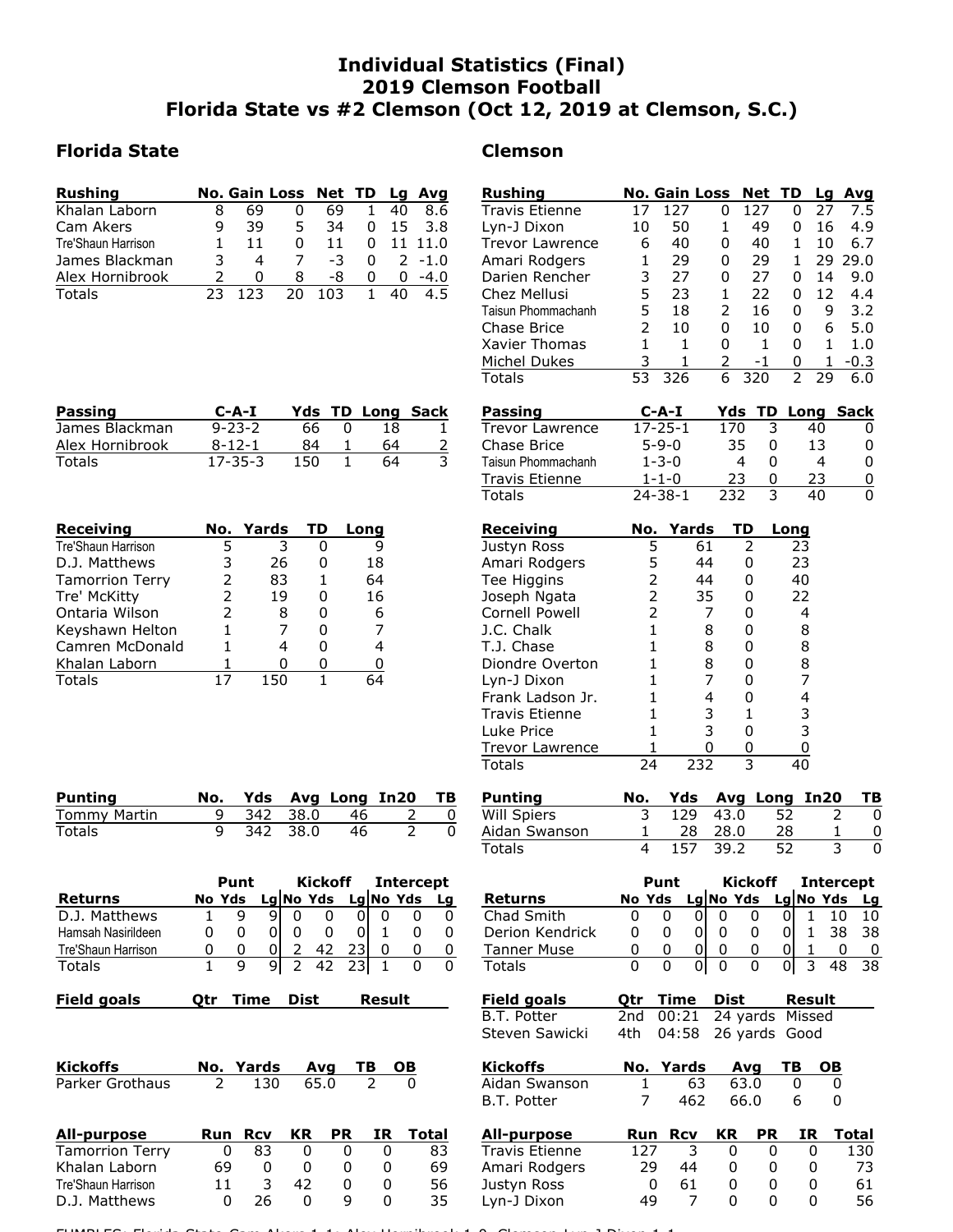# Play-by-Play Summary (1st quarter) Florida State vs #2 Clemson (Oct 12, 2019 at Clemson, S.C.)

| 1-10 FSU 35<br>FSU ball on FSU35, Grothaus, P kickoff 65 yards to the CU0, touchback.                                                                                |                |
|----------------------------------------------------------------------------------------------------------------------------------------------------------------------|----------------|
|                                                                                                                                                                      |                |
| 1-10 CU 25<br>LAWRENCE pass complete to HIGGINS for 40 yards to the FSU35, 1ST DOWN CU, out-of-bounds.                                                               | P1             |
| 1-10 FSU 35<br>ETIENNE pass complete to ROSS for 23 yards to the FSU12, 1ST DOWN CU (Samuel,A).                                                                      | P <sub>2</sub> |
| 1-10 FSU 12<br>PENALTY CU false start (SIMPSON) 5 yards to the FSU17.<br>1-15 FSU 17                                                                                 |                |
| ETIENNE rush for 12 yards to the FSU5 (Fagan, C; Bolden, I).<br>2-3 FSU 05<br>ETIENNE rush for 2 yards to the FSU3 (Fagan, C; Wilson, M).                            |                |
| FSU 03<br>ETIENNE rush for no gain to the FSU3 (Durden,C).<br>3-1                                                                                                    |                |
| $4 - 1$<br><b>FSU 03</b><br>LAWRENCE pass complete to ETIENNE for 3 yards to the FSU0, 1ST DOWN CU, TOUCHDOWN, clock P3                                              |                |
| 12:09.                                                                                                                                                               |                |
| $1-G$<br><b>FSU 03</b><br>POTTER kick attempt good.                                                                                                                  |                |
| Clemson 7, Florida State 0                                                                                                                                           |                |
| 6 plays, 75 yards, 2:51                                                                                                                                              |                |
| POTTER kickoff 65 yards to the FSU0, touchback.<br><b>FLORIDA STATE drive start at 12:09.</b>                                                                        |                |
| 1-10 FSU 25<br>Blackman, J rush for 2 yards to the FSU27 (SKALSKI).                                                                                                  |                |
| 2-8 FSU 27<br>Blackman, J pass incomplete to Akers, C, dropped pass.                                                                                                 |                |
| 3-8 FSU 27<br>Blackman, J pass complete to Terry, T for 15 yards to the FSU42, 1ST DOWN FSU (TERRELL).                                                               | P1             |
| 1-10 FSU 42<br>Akers, C rush for 5 yards to the FSU47 (WALLACE).                                                                                                     |                |
| <b>FSU 47</b><br>$2 - 5$<br>Blackman, J pass incomplete to Terry, T, QB hurry by FOSTER.                                                                             |                |
| 3-5 FSU 47<br>Blackman, J pass complete to Wilson, O for 2 yards to the FSU49 (KENDRICK; THOMAS).                                                                    |                |
| $4 - 3$<br><b>FSU 49</b><br>Martin, T punt 35 yards to the CU16, out-of-bounds.                                                                                      |                |
| 6 plays, 24 yards, 1:52                                                                                                                                              |                |
| <b>CLEMSON drive start at 10:17.</b>                                                                                                                                 |                |
| 1-10 CU 16<br>LAWRENCE pass complete to RODGERS for 5 yards to the CU21 (Gainer, A), PENALTY FSU                                                                     | X4             |
| personal foul (Gainer, A) 14 yards to the CU35, 1ST DOWN CU.                                                                                                         |                |
| LAWRENCE pass incomplete to HIGGINS (Wilson, M).<br>1-10 CU 35                                                                                                       |                |
| 2-10 CU 35<br>DIXON rush for 6 yards to the CU41 (Wilson, M; Brown, J).                                                                                              |                |
| LAWRENCE pass incomplete to DIXON.<br>3-4 CU 41                                                                                                                      |                |
| 4-4 CU 41<br>SPIERS punt 29 yards to the FSU30, downed.                                                                                                              |                |
| 4 plays, 25 yards, 1:07                                                                                                                                              |                |
| <b>FLORIDA STATE drive start at 09:10.</b><br>1-10 FSU 30                                                                                                            |                |
| Akers, C rush for 2 yards to the FSU32 (SKALSKI; WALLACE).<br>2-8 FSU 32<br>Blackman, J pass incomplete to Terry, T, QB hurry by RUDOLPH.                            |                |
| 3-8 FSU 32<br>Blackman, J pass incomplete to Terry, T.                                                                                                               |                |
| <b>FSU 32</b><br>Martin, T punt 34 yards to the CU34, fair catch by KENDRICK.<br>4-8                                                                                 |                |
| 3 plays, 2 yards, 0:40                                                                                                                                               |                |
| <b>CLEMSON drive start at 08:30.</b>                                                                                                                                 |                |
| 1-10 CU 34<br>ETIENNE rush for 7 yards to the CU41 (Gainer, A; Fagan, C).                                                                                            |                |
| 2-3 CU 41<br>ETIENNE rush for 8 yards to the CU49, 1ST DOWN CU (Warner,L).                                                                                           | R5             |
| 1-10 CU 49<br>LAWRENCE pass complete to RODGERS for 5 yards to the FSU46 (Fagan, C).                                                                                 |                |
| LAWRENCE pass complete to OVERTON for 8 yards to the FSU38, 1ST DOWN CU (Fagan,C).<br>2-5 FSU 46                                                                     | P6             |
| 1-10 FSU 38<br>LAWRENCE pass complete to ROSS for 12 yards to the FSU26, 1ST DOWN CU (Samuel,A).                                                                     | P7             |
| 1-10 FSU 26<br>LAWRENCE pass complete to HIGGINS for 4 yards to the FSU22 (Jackson, D).                                                                              |                |
| 2-6 FSU 22<br>ETIENNE rush for 12 yards to the FSU10, 1ST DOWN CU, out-of-bounds                                                                                     | R8             |
| (Nasirildeen, H; Dent, Ak).                                                                                                                                          |                |
| 1-G FSU 10<br>ETIENNE rush for 2 yards to the FSU8 (Nasirildeen, H).                                                                                                 |                |
| 2-G FSU 08<br>LAWRENCE rush for 8 yards to the FSU0, TOUCHDOWN, clock 04:41.                                                                                         |                |
| 1-G FSU 03<br>POTTER kick attempt good.                                                                                                                              |                |
| Clemson 14, Florida State 0<br>9 plays, 66 yards, 3:49                                                                                                               |                |
| POTTER kickoff 65 yards to the FSU0, touchback.                                                                                                                      |                |
| FLORIDA STATE drive start at 04:41.                                                                                                                                  |                |
| Hornibrook, A pass complete to Harrison, T for no gain to the FSU25, Terry, T for 4 yards to<br>1-10 FSU 25                                                          |                |
| the FSU29 (MUSE).                                                                                                                                                    |                |
| Hornibrook, A pass complete to McKitty, T for 16 yards to the FSU45, 1ST DOWN FSU (SIMMONS).<br>2-6 FSU 29                                                           | P <sub>2</sub> |
| Hornibrook, A sacked for loss of 1 yard to the FSU44 (DAVIS; KELLY).<br>1-10 FSU 45                                                                                  |                |
| Hornibrook, A pass intercepted by MUSE at the CU43, MUSE return 0 yards to the CU43.<br>2-11 FSU 44                                                                  |                |
| 4 plays, 19 yards, 1:28                                                                                                                                              |                |
| <b>CLEMSON drive start at 03:13.</b>                                                                                                                                 |                |
| 1-10 CU 43<br>LAWRENCE pass complete to LAWRENCE for no gain to the CU43.                                                                                            |                |
| 2-10 CU 43<br>LAWRENCE rush for 10 yards to the FSU47, 1ST DOWN CU, out-of-bounds (Warner,L).                                                                        | R9             |
| 1-10 FSU 47<br>DIXON rush for 5 yards to the FSU42 (Warner,L).                                                                                                       |                |
| 2-5 FSU 42<br>PENALTY CU false start (CERVENKA) 5 yards to the FSU47.                                                                                                |                |
| 2-10 FSU 47<br>DIXON rush for 9 yards to the FSU38 (Dent, Ak).                                                                                                       |                |
| ETIENNE rush for 12 yards to the FSU26, 1ST DOWN CU (Samuel, A; Nasirildeen, H).<br>3-1 FSU 38<br>LAWRENCE rush for 4 yards to the FSU22 (Gainer, A).<br>1-10 FSU 26 | R10            |
| END OF 1st QUARTER: Clemson 14, Florida State 0                                                                                                                      |                |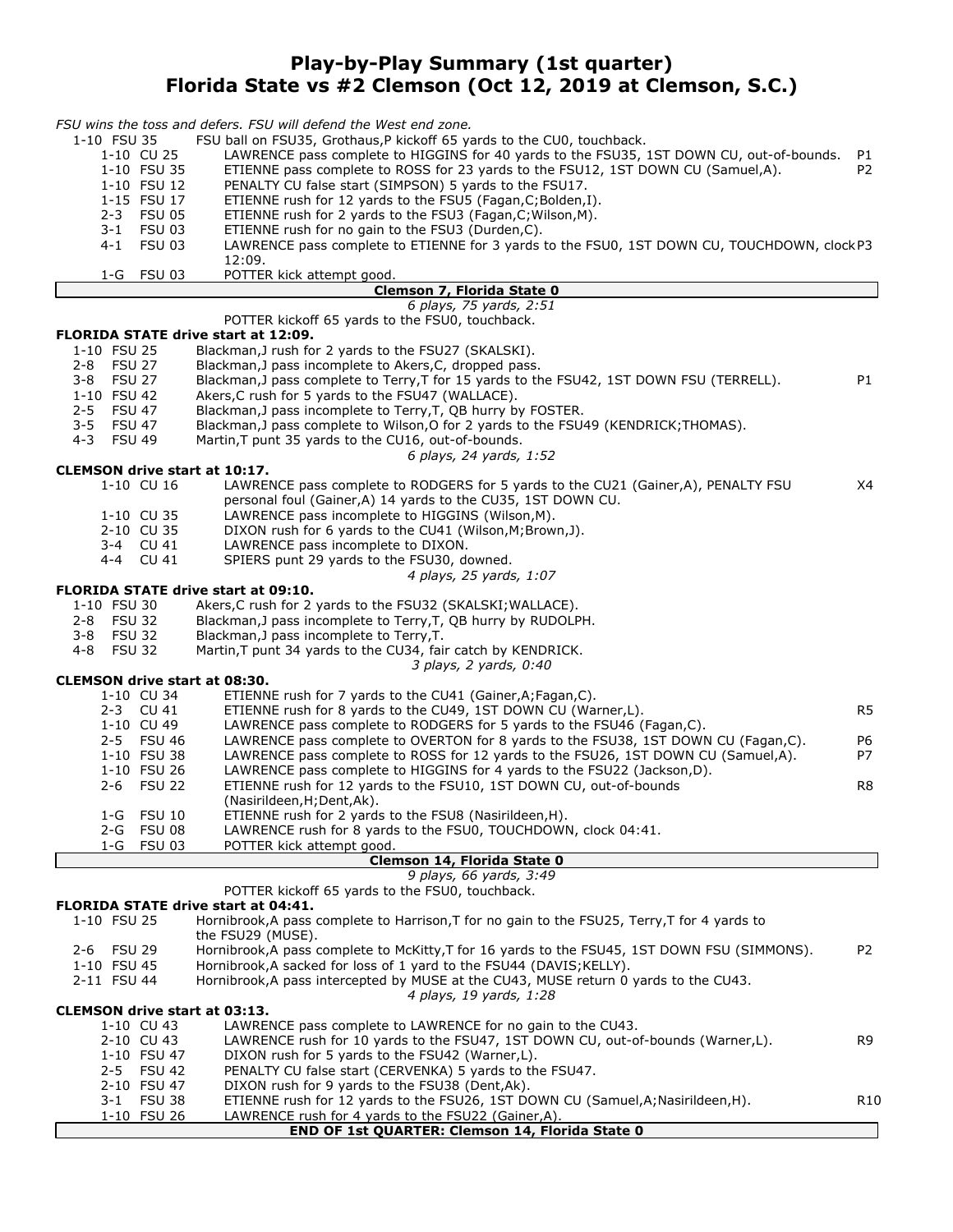# Play-by-Play Summary (1st quarter) Florida State vs #2 Clemson (Oct 12, 2019 at Clemson, S.C.)

|                        |       | Time           |                         | <b>1st Downs</b> |                |    | Conversions |         |         |                    |                  |
|------------------------|-------|----------------|-------------------------|------------------|----------------|----|-------------|---------|---------|--------------------|------------------|
| <b>Quarter Summary</b> | Score | <b>Poss</b>    | R                       |                  | $\mathbf{x}$   |    | 3rd         | 4th     | Rushina | Passing            | <b>Penalties</b> |
| Florida State          |       | $0\quad 04:00$ | $\overline{\mathbf{0}}$ | 2 0              |                |    | $2 \t 1-3$  | ი-ი     | 4-8     | 4-9-1-37           | 1-14             |
| Clemson                |       | 14 11:00       | 4                       | 5.               | $\blacksquare$ | 10 | $0 - 2$     | $1 - 1$ | 14-97   | $9 - 11 - 0 - 100$ | $2 - 10$         |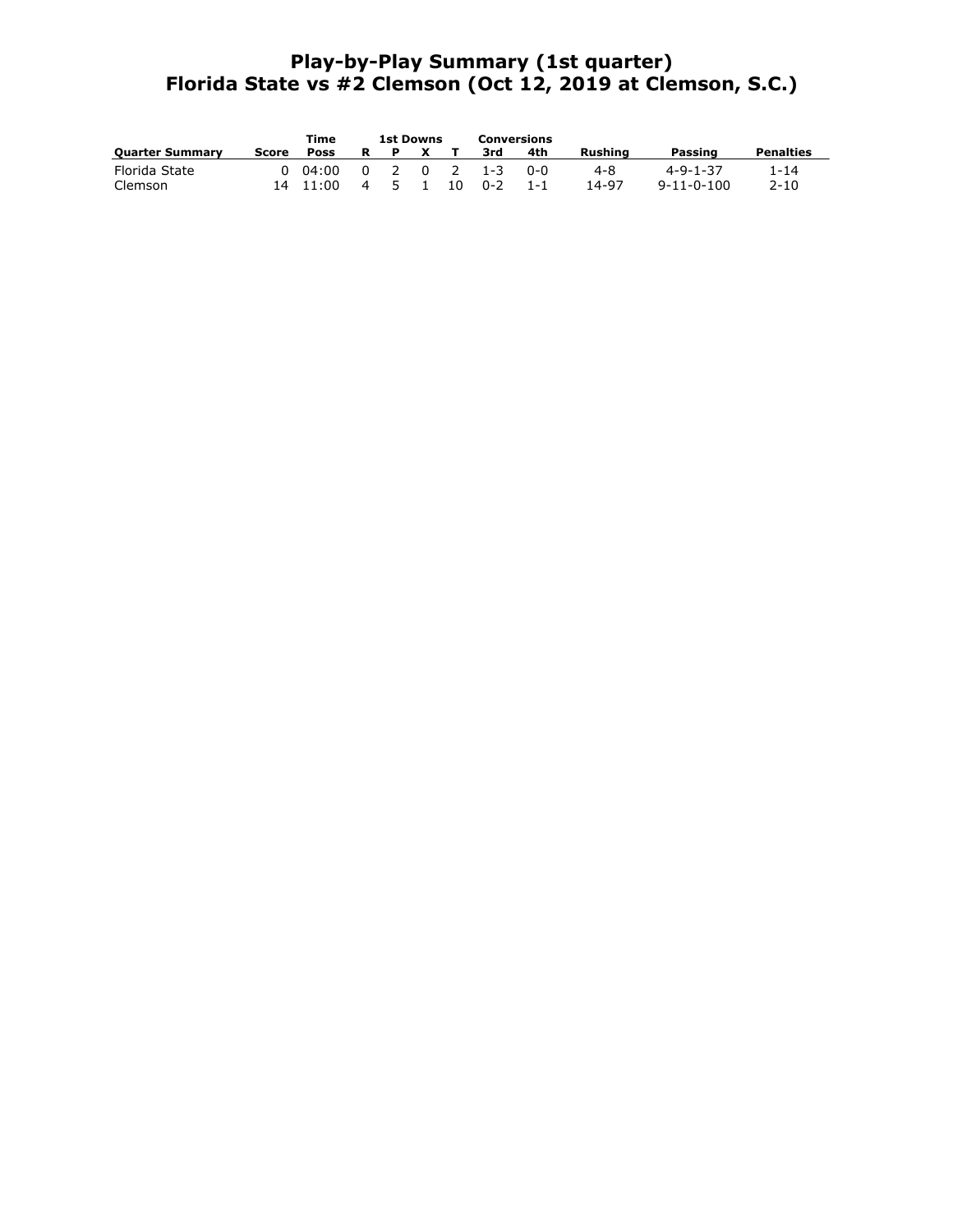# Quickie Statistics (1st quarter) Florida State vs #2 Clemson (Oct 12, 2019 at Clemson, S.C.)

|                                   | <b>FSU</b>    | CU           |
|-----------------------------------|---------------|--------------|
| Score                             | 0             | 14           |
| <b>FIRST DOWNS</b>                | $\mathcal{P}$ | 10           |
| <b>RUSHES-YARDS (NET)</b>         | $4 - 8$       | 14-97        |
| <b>PASSING YDS (NET)</b>          | 37            | 100          |
| Passes Att-Comp-Int               | $9 - 4 - 1$   | $11 - 9 - 0$ |
| <b>TOTAL OFFENSE PLAYS-YARDS</b>  | $13 - 45$     | 25-197       |
| Fumble Returns-Yards              | $0 - 0$       | $0 - 0$      |
| Punt Returns-Yards                | $0 - 0$       | $0 - 0$      |
| Kickoff Returns-Yards             | $0 - 0$       | $0 - 0$      |
| <b>Interception Returns-Yards</b> | $0 - 0$       | $1 - 0$      |
| Punts (Number-Avg)                | $2 - 34.5$    | $1 - 29.0$   |
| Fumbles-Lost                      | $0 - 0$       | $0 - 0$      |
| Penalties-Yards                   | $1 - 14$      | $2 - 10$     |
| Possession Time                   | 04:00         | 11:00        |
| <b>Third-Down Conversions</b>     | $1$ of $3$    | $1$ of $3$   |
| <b>Fourth-Down Conversions</b>    | $0$ of $0$    | $1$ of $1$   |

# Florida State **Clemson**

| <b>Rushing</b>      | No. Gain Loss Net TD |                                  | Lg<br>Avg              | <b>Rushing</b>                                                                   |                | <b>No. Gain Loss</b> | <b>Net TD</b>           | Lg Avg             |                |
|---------------------|----------------------|----------------------------------|------------------------|----------------------------------------------------------------------------------|----------------|----------------------|-------------------------|--------------------|----------------|
| Cam Akers           | 2<br>7               | 7<br>$\mathbf{0}$<br>0           | 5<br>3.5               | Travis Etienne                                                                   | 8              | 55                   | 55<br>$\mathbf{0}$      | 12<br>$\mathbf{0}$ | 6.9            |
| James Blackman      | $\overline{2}$<br>1  | $\overline{2}$<br>0<br>0         | $\overline{2}$<br>2.0  | <b>Trevor Lawrence</b>                                                           | 3              | 22                   | 22<br>0                 | 10<br>$\mathbf{1}$ | 7.3            |
| Alex Hornibrook     | $\Omega$<br>1        | $\mathbf{1}$<br>$-1$<br>$\Omega$ | $\mathbf{0}$<br>$-1.0$ | Lyn-J Dixon                                                                      | 3              | 20                   | $\Omega$<br>20          | 9<br>$\mathbf{0}$  | 6.7            |
| Passing             | $C-A-I$              | Yds                              | <b>TD Long Sack</b>    | Passing                                                                          | $C-A-I$        |                      | <b>Yds TD Long Sack</b> |                    |                |
| James Blackman      | $2 - 6 - 0$          | 17<br>$\mathbf{0}$               | 15<br>$\Omega$         | Trevor Lawrence                                                                  | $8 - 10 - 0$   |                      | 77<br>$\mathbf{1}$      | 40                 | 0              |
| Alex Hornibrook     | $2 - 3 - 1$          | 20<br>$\Omega$                   | 16<br>1.               | <b>Travis Etienne</b>                                                            | $1 - 1 - 0$    |                      | 23<br>$\Omega$          | 23                 | $\mathbf{0}$   |
| Receiving           | No. Yards            | <b>TD</b><br>Long                |                        | <b>Receiving</b>                                                                 |                | No. Yards            | TD<br>Long              |                    |                |
| Tamorrion Terry     | 19                   | $\mathbf{0}$<br>15               |                        | Tee Higgins                                                                      | 2              | 44                   | $\mathbf{0}$            | 40                 |                |
| Tre' McKitty        | 16                   | 16<br>0                          |                        | Justyn Ross                                                                      | $\overline{2}$ | 35                   | $\mathbf{0}$            | 23                 |                |
| Ontaria Wilson      | 2                    | 0                                | 2                      | Amari Rodgers                                                                    | $\overline{2}$ | 10                   | 0                       | 5                  |                |
| Tre'Shaun Harrison  | $\Omega$             | $\Omega$                         | $\Omega$               | Diondre Overton                                                                  | 1              | 8                    | $\Omega$                | 8                  |                |
| Punting             | No.                  | Yds Avg Long In20                | TВ                     | <b>Punting</b>                                                                   | No.            |                      | Yds Avg Long In20       |                    | <u>ТВ</u>      |
| Tommy Martin        | $\mathcal{P}$<br>69  | 34.5<br>35                       | $\Omega$               | <b>Will Spiers</b>                                                               |                | 29                   | 29.0<br>29              | 0                  | $\overline{0}$ |
| <b>Punt Returns</b> | No. Yards            | TD.<br>Long                      |                        | <b>Punt Returns</b>                                                              |                | No. Yards            | TD Long                 |                    |                |
| <b>Kick Returns</b> | No. Yards            | TD<br>Long                       |                        | <b>Kick Returns</b>                                                              |                | No. Yards            | TD<br>Long              |                    |                |
| <b>Tackles</b>      | <b>Total</b><br>UA-A | <b>Sacks</b>                     | <b>TFL</b>             | <b>Tackles</b>                                                                   | UA-A           | <b>Total</b>         | <b>Sacks</b>            | TFL                |                |
| Cyrus Fagan         | $2 - 3$<br>5         | 0.0                              | 0.0                    | K'Von Wallace                                                                    | $1 - 1$        | 2                    | 0.0                     | 0.0                |                |
| Leonard Warner      | 3<br>$3 - 0$         | 0.0                              | 0.0                    | James Skalski                                                                    | $1 - 1$        | 2                    | 0.0                     | 0.0                |                |
| Amari Gainer        | 3<br>$2 - 1$         | 0.0                              | 0.0                    | <b>Tanner Muse</b>                                                               | $1-0$          | 1                    | 0.0                     | 0.0                |                |
| Asante Samuel       | 3<br>$2 - 1$         | 0.0                              | 0.0                    | A.J. Terrell                                                                     | $1 - 0$        | 1                    | 0.0                     | 0.0                |                |
| <b>Time</b><br>Qtr  | <b>Scoring Play</b>  |                                  |                        |                                                                                  |                |                      |                         | V-H                |                |
| 12:09<br>1st        |                      |                                  |                        | CU - Travis Etienne 3 yd pass from Trevor Lawrence (B.T. Potter kick), 6-75 2:51 |                |                      |                         | $0 - 7$            |                |
| 04:41               |                      |                                  |                        | CU - Trevor Lawrence 8 yd run (B.T. Potter kick), 9-66 3:49                      |                |                      |                         | $0 - 14$           |                |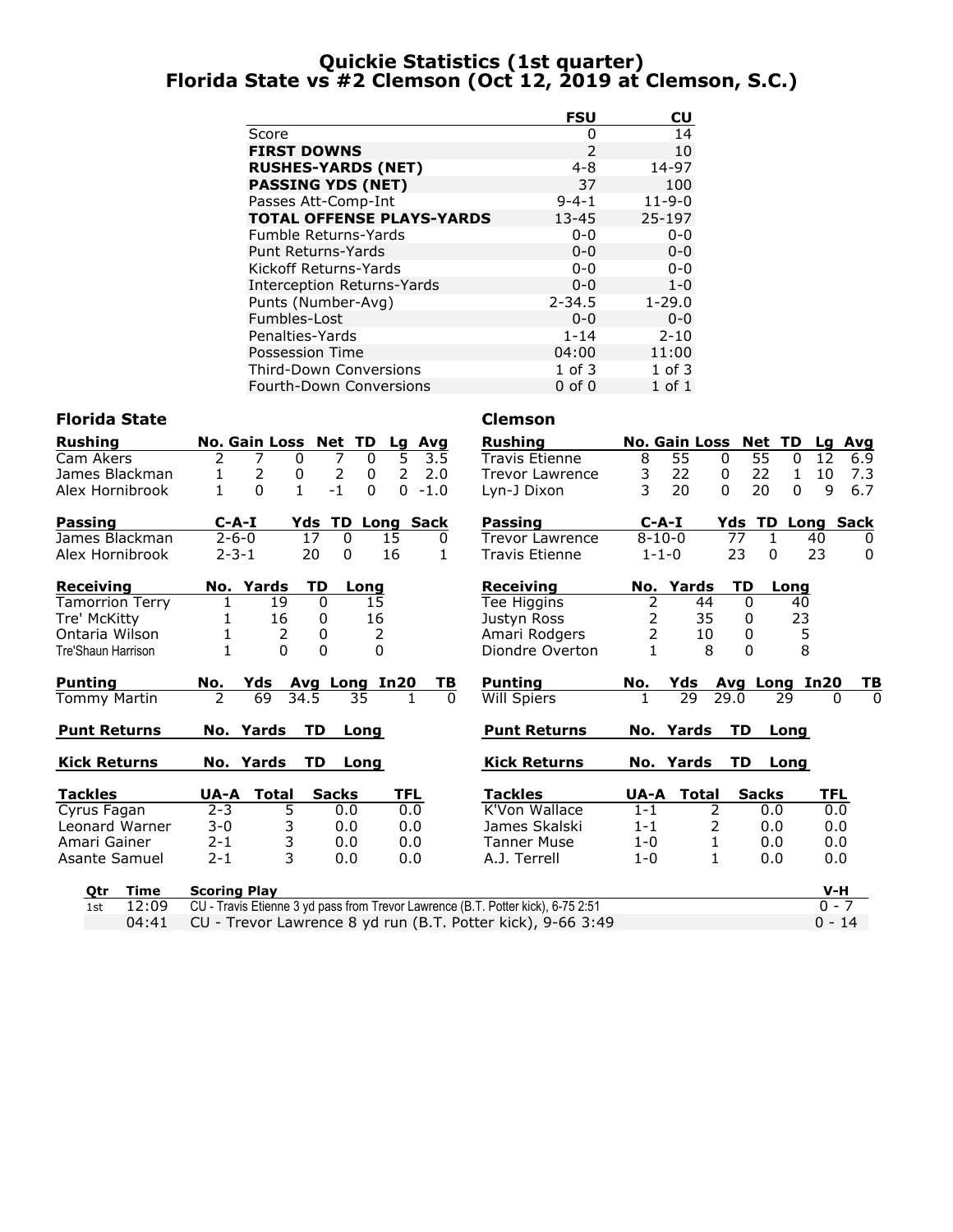# Play-by-Play Summary (2nd quarter) Florida State vs #2 Clemson (Oct 12, 2019 at Clemson, S.C.)

| <b>FSU 22</b><br>$2 - 6$                                  | Start of 2nd quarter, clock 15:00.                                                                                                                   |                 |
|-----------------------------------------------------------|------------------------------------------------------------------------------------------------------------------------------------------------------|-----------------|
| <b>FSU 22</b><br>2-6<br>$3 - 5$<br><b>FSU 21</b>          | ETIENNE rush for 1 yard to the FSU21 (Jackson, D).<br>LAWRENCE rush for 8 yards to the FSU13, 1ST DOWN CU (Nasirildeen, H; Brown, J).                | R11             |
| 1-10 FSU 13                                               | ETIENNE rush for 3 yards to the FSU10 (Durden, C; Warner, L).                                                                                        |                 |
| $2 - 7$<br><b>FSU 10</b>                                  | LAWRENCE pass incomplete to ROSS.                                                                                                                    |                 |
| $3 - 7$<br>FSU 10                                         | LAWRENCE pass complete to ROSS for 10 yards to the FSU0, 1ST DOWN CU, TOUCHDOWN, clock P12<br>13:13.                                                 |                 |
| 1-G FSU 03                                                | POTTER kick attempt good.                                                                                                                            |                 |
|                                                           | Clemson 21, Florida State 0                                                                                                                          |                 |
|                                                           | 11 plays, 57 yards, 5:00<br>POTTER kickoff 65 yards to the FSU0, touchback.                                                                          |                 |
| <b>FLORIDA STATE drive start at 13:13.</b>                |                                                                                                                                                      |                 |
| 1-10 FSU 25<br>2-3 FSU 32                                 | Blackman, J pass complete to Helton, K for 7 yards to the FSU32, out-of-bounds (SIMMONS).<br>Laborn, K rush for 2 yards to the FSU34 (SKALSKI).      |                 |
| 3-1 FSU 34                                                | Laborn, K rush for no gain to the FSU34 (SKALSKI; J. WILLIAMS).                                                                                      |                 |
| 4-1 FSU 34                                                | Martin, T punt 44 yards to the CU22, fair catch by KENDRICK.                                                                                         |                 |
| <b>CLEMSON drive start at 11:42.</b>                      | 3 plays, 9 yards, 1:31                                                                                                                               |                 |
| 1-10 CU 22                                                | DIXON rush for 16 yards to the CU38, 1ST DOWN CU (Wood,C).                                                                                           | R <sub>13</sub> |
| 1-10 CU 38                                                | LAWRENCE pass complete to NGATA for 22 yards to the FSU40, 1ST DOWN CU (Gant, B).                                                                    | P14             |
| 1-10 FSU 40<br>2-8 FSU 38                                 | DIXON rush for 2 yards to the FSU38, out-of-bounds (Rice,E).<br>LAWRENCE pass complete to RODGERS for 23 yards to the FSU15, 1ST DOWN CU (Dent, Ak). | P15             |
| 1-10 FSU 15                                               | LAWRENCE rush for 7 yards to the FSU8 (Samuel,A).                                                                                                    |                 |
| $2 - 3$<br>FSU 08                                         | LAWRENCE pass complete to ROSS for 8 yards to the FSU0, 1ST DOWN CU, TOUCHDOWN, clock                                                                | P16             |
| 1-G FSU 03                                                | 08:58.<br>POTTER kick attempt good.                                                                                                                  |                 |
|                                                           | Clemson 28, Florida State 0                                                                                                                          |                 |
|                                                           | 6 plays, 78 yards, 2:44<br>POTTER kickoff 65 yards to the FSU0, touchback.                                                                           |                 |
| FLORIDA STATE drive start at 08:58.                       |                                                                                                                                                      |                 |
| 1-10 FSU 25                                               | Timeout Florida State, clock 08:58.                                                                                                                  |                 |
| 1-10 FSU 25<br>2-10 FSU 25                                | Blackman, J pass incomplete to Terry, T (KENDRICK).<br>Akers, C rush for loss of 5 yards to the FSU20 (DAVIS).                                       |                 |
| 3-15 FSU 20                                               | Blackman, J pass incomplete to Akers, C, QB hurry by MASCOLL, QB hurry by THOMAS.                                                                    |                 |
| 4-15 FSU 20                                               | Martin, T punt 40 yards to the CU40, fair catch by KENDRICK.                                                                                         |                 |
| <b>CLEMSON drive start at 08:01.</b>                      | 3 plays, minus 5 yards, 0:57                                                                                                                         |                 |
| 1-10 CU 40                                                | LAWRENCE pass complete to POWELL for 3 yards to the CU43 (Samuel, A).                                                                                |                 |
| 2-7 CU 43                                                 | ETIENNE rush for 5 yards to the CU48 (Gainer, A; Wilson, M).                                                                                         |                 |
| 3-2 CU 48                                                 | LAWRENCE pass intercepted by Nasirildeen, H at the FSU36, Nasirildeen, H return 0 yards to<br>the FSU36, out-of-bounds.                              |                 |
|                                                           | 3 plays, 8 yards, 1:08                                                                                                                               |                 |
| <b>FLORIDA STATE drive start at 06:53.</b><br>1-10 FSU 36 | Hornibrook, A pass complete to Harrison, T for 3 yards to the FSU39 (D. JOHNSON).                                                                    |                 |
| 2-7 FSU 39                                                | Hornibrook, A pass complete to Harrison, T for loss of 11 yards to the FSU28 (SIMMONS).                                                              |                 |
| 3-18 FSU 28                                               | Hornibrook, A sacked for loss of 7 yards to the FSU21 (SIMMONS), fumble by Hornibrook, A                                                             |                 |
| 4-25 FSU 21                                               | recovered by FSU TEAM at FSU21.<br>Martin, T punt 34 yards to the CU45, fair catch by KENDRICK.                                                      |                 |
|                                                           | 3 plays, minus 15 yards, 1:35                                                                                                                        |                 |
| <b>CLEMSON drive start at 05:18.</b>                      |                                                                                                                                                      |                 |
| 1-10 CU 45<br>2-4 FSU 49                                  | DIXON rush for 6 yards to the FSU49 (Gainer, A; Thompson, T).<br>LAWRENCE pass complete to CHALK for 8 yards to the FSU41, 1ST DOWN CU (Gant, B).    | P17             |
| 1-10 FSU 41                                               | LAWRENCE pass complete to RODGERS for 5 yards to the FSU36, out-of-bounds (Nasirildeen,H).                                                           |                 |
| $2 - 5$<br><b>FSU 36</b>                                  | LAWRENCE pass complete to RODGERS for 6 yards to the FSU30, 1ST DOWN CU (Samuels, S).                                                                | P18             |
| 1-10 FSU 30<br>2-10 FSU 30                                | LAWRENCE pass incomplete to NGATA.<br>ETIENNE rush for 20 yards to the FSU10, 1ST DOWN CU (Gant, B).                                                 | R <sub>19</sub> |
| 1-G FSU 10                                                | ETIENNE rush for 5 yards to the FSU5 (Durden, C; Warner, L).                                                                                         |                 |
| <b>FSU 05</b><br>2-G                                      | LAWRENCE pass incomplete to ROSS (Green, R).                                                                                                         |                 |
| 3-G FSU 05<br>3-G FSU 05                                  | Timeout Clemson, clock 02:00.<br>LAWRENCE rush for 3 yards to the FSU2 (Warner,L).                                                                   |                 |
| 4-G FSU 02                                                | THOMAS rush for 1 yard to the FSU1 (Dent, Ak).                                                                                                       |                 |
| FLORIDA STATE drive start at 01:12.                       | 10 plays, 54 yards, 4:06                                                                                                                             |                 |
| 1-10 FSU 01                                               | Blackman, J pass complete to Harrison, T for 9 yards to the FSU10 (SIMMONS).                                                                         |                 |
| 2-1 FSU 10                                                | Blackman, J pass complete to Harrison, T for 2 yards to the FSU12, 1ST DOWN FSU (SIMMONS).                                                           | P3              |
| 1-10 FSU 12                                               | Blackman, J pass intercepted by SMITH at the FSU25, SMITH return 10 yards to the FSU15<br>(Helton, K).                                               |                 |

CLEMSON drive start at 00:40.

3 plays, 11 yards, 0:32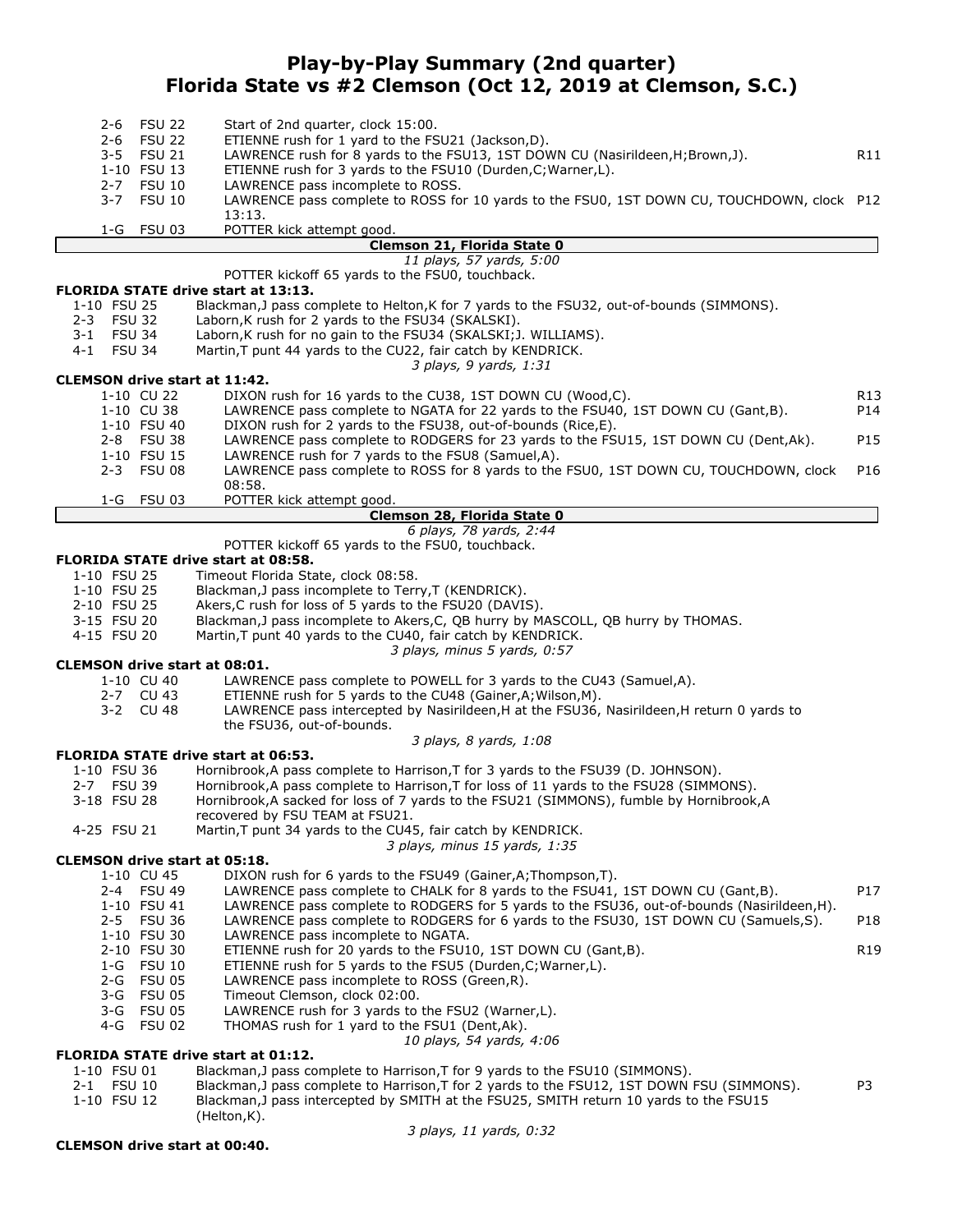# Play-by-Play Summary (2nd quarter) Florida State vs #2 Clemson (Oct 12, 2019 at Clemson, S.C.)

4 plays, 8 yards, 0:19

- 1-10 FSU 15 LAWRENCE pass incomplete to OVERTON.<br>2-10 FSU 15 LAWRENCE pass incomplete to ROSS.
- 2-10 FSU 15 LAWRENCE pass incomplete to ROSS.<br>3-10 FSU 15 LAWRENCE pass complete to ROSS fo
- 3-10 FSU 15 LAWRENCE pass complete to ROSS for 8 yards to the FSU7, out-of-bounds (Samuel,A).<br>4-2 FSU 07 Timeout Clemson, clock 00:26.
- Timeout Clemson, clock 00:26.

4-2 FSU 07 POTTER field goal attempt from 24 MISSED - wide right, spot at FSU20, clock 00:21.

# **FLORIDA STATE drive start at 00:21.**<br>1-10 FSU 20 Laborn, K rush for 6

- 1-10 FSU 20 Laborn, K rush for 6 yards to the FSU26 (BA. SPECTOR).<br>2-4 FSU 26 Laborn, K rush for 12 yards to the FSU38, 1ST DOWN FS
	- Laborn,K rush for 12 yards to the FSU38, 1ST DOWN FSU (N. TURNER). R4

End of half, clock 00:00.

| 2 plays, 18 yards, 0:21                                |
|--------------------------------------------------------|
| <b>END OF 2nd QUARTER: Clemson 28, Florida State 0</b> |

|                        |              | Time  |   |   | <b>1st Downs</b> |   |         | <b>Conversions</b> |         |                   |                  |
|------------------------|--------------|-------|---|---|------------------|---|---------|--------------------|---------|-------------------|------------------|
| <b>Quarter Summary</b> | <b>Score</b> | Poss  | R | Р |                  |   | 3rd     | 4th                | Rushina | Passing           | <b>Penalties</b> |
| Florida State          | 0            | 04:56 |   |   | $\Omega$         | 2 | በ-3     | 0-0                | 6-8     | $5 - 8 - 1 - 10$  | 0-0              |
| Clemson                | 14           | 10:04 |   | h | $\Omega$         | 9 | $2 - 5$ | $0 - 1$            | 12-77   | $9 - 15 - 1 - 93$ | 0-0              |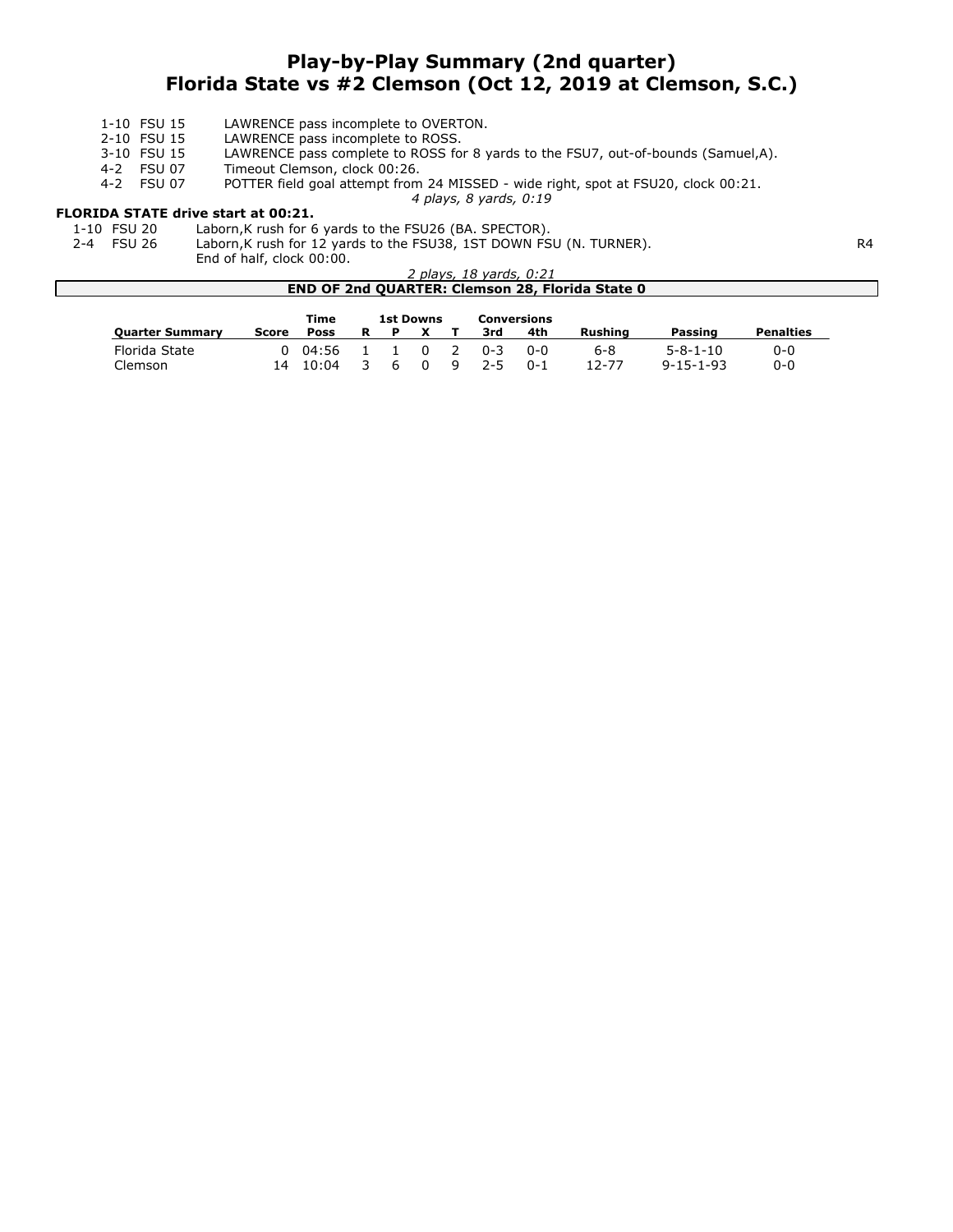# Quickie Statistics (Halftime) Florida State vs #2 Clemson (Oct 12, 2019 at Clemson, S.C.)

|                                   | <b>FSU</b>   | CU            |
|-----------------------------------|--------------|---------------|
| Score                             | O            | 28            |
| <b>FIRST DOWNS</b>                | 4            | 19            |
| <b>RUSHES-YARDS (NET)</b>         | $10 - 16$    | 26-174        |
| <b>PASSING YDS (NET)</b>          | 47           | 193           |
| Passes Att-Comp-Int               | $17 - 9 - 2$ | $26 - 18 - 1$ |
| <b>TOTAL OFFENSE PLAYS-YARDS</b>  | $27 - 63$    | 52-367        |
| <b>Fumble Returns-Yards</b>       | $0 - 0$      | $0 - 0$       |
| <b>Punt Returns-Yards</b>         | $0 - 0$      | $0 - 0$       |
| Kickoff Returns-Yards             | ი-ი          | $0 - 0$       |
| <b>Interception Returns-Yards</b> | $1 - 0$      | $2 - 10$      |
| Punts (Number-Avg)                | $5 - 37.4$   | $1 - 29.0$    |
| Fumbles-Lost                      | $1 - 0$      | $0 - 0$       |
| Penalties-Yards                   | $1 - 14$     | $2 - 10$      |
| Possession Time                   | 08:56        | 21:04         |
| <b>Third-Down Conversions</b>     | $1$ of $6$   | 3 of 8        |
| <b>Fourth-Down Conversions</b>    | $0$ of $0$   | $1$ of $2$    |

### Florida State **Clemson**

| <b>Rushing</b>         |       | No. Gain Loss Net TD           |                                       |                |              |            | Lg Avg              |          | <b>Rushing</b>                                                                   |                | No. Gain Loss Net TD |                |               |                    | Lg Avg                         |
|------------------------|-------|--------------------------------|---------------------------------------|----------------|--------------|------------|---------------------|----------|----------------------------------------------------------------------------------|----------------|----------------------|----------------|---------------|--------------------|--------------------------------|
| Khalan Laborn          |       | 20<br>$\overline{4}$           | $\mathbf 0$                           | 20             | $\mathbf{0}$ | 12         | 5.0                 |          | <b>Travis Etienne</b>                                                            | 13             | 89                   | $\mathbf{0}$   | 89            | 20<br>$\Omega$     | 6.8                            |
| Cam Akers              |       | 3<br>7                         | $\begin{array}{c} 5 \\ 0 \end{array}$ | $\overline{2}$ | 0            | 5          | 0.7                 |          | Lyn-J Dixon                                                                      | 6              | 44                   | 0              | 44            | 16<br>0            | 7.3                            |
| James Blackman         |       | $\overline{2}$<br>$\mathbf{1}$ |                                       | $\overline{2}$ | 0            | 2          | 2.0                 |          | <b>Trevor Lawrence</b>                                                           | 6              | 40                   | 0              | 40            | $\mathbf{1}$<br>10 | 6.7                            |
| Alex Hornibrook        |       | $\overline{2}$<br>$\Omega$     | 8                                     | $-8$           | $\Omega$     | $\Omega$   | $-4.0$              |          | Xavier Thomas                                                                    | 1              | 1                    | 0              | $\mathbf{1}$  | 0<br>1             | 1.0                            |
| Passing                |       | $C-A-I$                        | Yds                                   |                |              |            | <b>TD Long Sack</b> |          | Passing                                                                          | $C-A-I$        |                      | Yds            |               |                    | <b>TD Long Sack</b>            |
| James Blackman         |       | $5 - 12 - 1$                   |                                       | 35             | $\Omega$     | 15         | 0                   |          | Trevor Lawrence                                                                  | $17 - 25 - 1$  |                      | 170            | 3             | 40                 | 0                              |
| Alex Hornibrook        |       | $4 - 5 - 1$                    |                                       | 12             | 0            | 16         | 2                   |          | <b>Travis Etienne</b>                                                            | $1 - 1 - 0$    |                      | 23             | 0             | 23                 | 0                              |
| <b>Receiving</b>       |       | No. Yards                      |                                       | TD             | Long         |            |                     |          | <b>Receiving</b>                                                                 | No.            | Yards                | TD             | Long          |                    |                                |
| Tre'Shaun Harrison     |       | 5                              | 3                                     | $\mathbf{0}$   | 9            |            |                     |          | Justyn Ross                                                                      | 5              | 61                   | 2              |               | 23                 |                                |
| <b>Tamorrion Terry</b> |       | 1                              | 19                                    | 0              | 15           |            |                     |          | Amari Rodgers                                                                    | 5              | 44                   | 0              |               | 23                 |                                |
| Tre' McKitty           |       | 1                              | 16                                    | 0              | 16           |            |                     |          | Tee Higgins                                                                      | $\overline{2}$ | 44                   | $\mathbf 0$    |               | 40                 |                                |
| Keyshawn Helton        |       |                                | $\overline{7}$                        | $\Omega$       | 7            |            |                     |          | Joseph Ngata                                                                     | $\mathbf{1}$   | 22                   | $\Omega$       |               | 22                 |                                |
| <b>Punting</b>         | No.   |                                | Yds                                   | Avg Long In20  |              |            |                     | TВ       | <b>Punting</b>                                                                   | No.            | Yds                  |                | Avg Long In20 |                    | <u>ТВ</u>                      |
| <b>Tommy Martin</b>    |       | $\overline{5}$<br>187          | 37.4                                  |                | 44           |            |                     | $\Omega$ | Will Spiers                                                                      | 1              | 29                   | 29.0           | 29            |                    | $\overline{0}$<br>$\mathbf{0}$ |
| <b>Punt Returns</b>    |       | No. Yards                      |                                       | <b>TD</b>      | Long         |            |                     |          | <b>Punt Returns</b>                                                              |                | No. Yards            | <b>TD</b>      | Long          |                    |                                |
| <b>Kick Returns</b>    |       | No. Yards                      |                                       | TD.            | Long         |            |                     |          | <b>Kick Returns</b>                                                              |                | No. Yards            | TD             | Long          |                    |                                |
| <b>Tackles</b>         |       | UA-A                           | Total                                 | <b>Sacks</b>   |              | <b>TFL</b> |                     |          | <b>Tackles</b>                                                                   | UA-A           | <b>Total</b>         |                | <b>Sacks</b>  | <b>TFL</b>         |                                |
| Asante Samuel          |       | $\overline{5}$ -1              | 6                                     |                | 0.0          | 0.0        |                     |          | <b>Isaiah Simmons</b>                                                            | $6-0$          |                      | 6              | 1.0           |                    | $\overline{2.0}$               |
| Leonard Warner         |       | $4 - 2$                        | 6                                     |                | 0.0          | 0.0        |                     |          | James Skalski                                                                    | $2 - 2$        |                      | 4              | 0.0           |                    | 0.0                            |
| Amari Gainer           |       | $2 - 3$                        | 5                                     |                | 0.0          | 0.0        |                     |          | <b>Tyler Davis</b>                                                               | $1 - 1$        |                      | $\overline{2}$ | 0.5           |                    | 1.5                            |
| Cyrus Fagan            |       | $2 - 3$                        | 5                                     |                | 0.0          | 0.0        |                     |          | K'Von Wallace                                                                    | $1 - 1$        |                      | $\mathcal{P}$  | 0.0           |                    | 0.0                            |
| <b>Time</b><br>Qtr     |       | <b>Scoring Play</b>            |                                       |                |              |            |                     |          |                                                                                  |                |                      |                |               |                    | V-H                            |
| 1st                    | 12:09 |                                |                                       |                |              |            |                     |          | CU - Travis Etienne 3 yd pass from Trevor Lawrence (B.T. Potter kick), 6-75 2:51 |                |                      |                |               |                    | $0 - 7$                        |
|                        | 04:41 |                                |                                       |                |              |            |                     |          | CU - Trevor Lawrence 8 yd run (B.T. Potter kick), 9-66 3:49                      |                |                      |                |               |                    | $0 - 14$                       |
| 2nd                    | 13:13 |                                |                                       |                |              |            |                     |          | CU - Justyn Ross 10 yd pass from Trevor Lawrence (B.T. Potter kick), 11-57 5:00  |                |                      |                |               |                    | $0 - 21$                       |

08:58 CU - Justyn Ross 8 yd pass from Trevor Lawrence (B.T. Potter kick), 6-78 2:44 0 - 28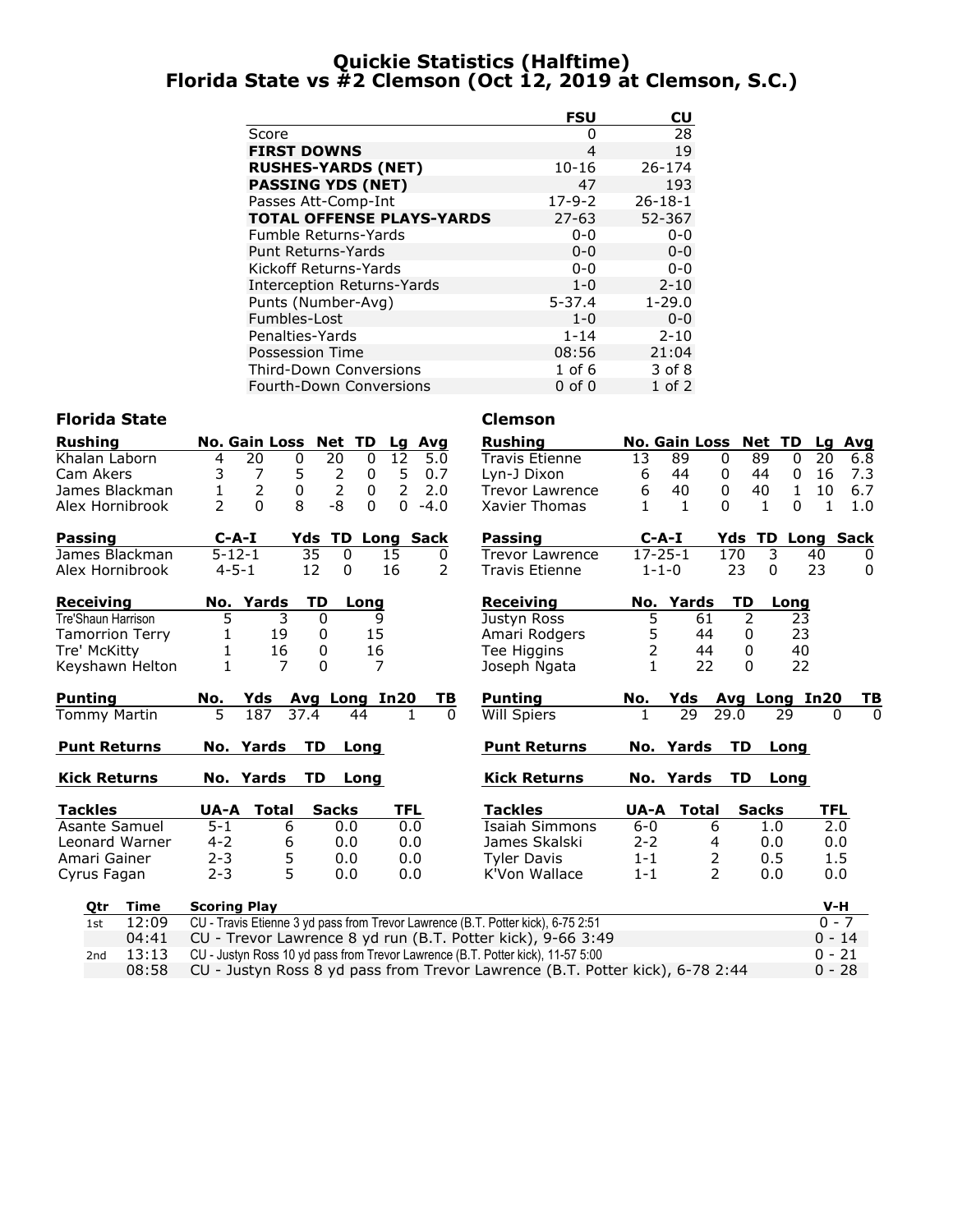# Play-by-Play Summary (3rd quarter) Florida State vs #2 Clemson (Oct 12, 2019 at Clemson, S.C.)

Start of 3rd quarter, clock 15:00, CU ball on CU35, POTTER kickoff 65 yards to the FSU0, touchback.

#### FLORIDA STATE drive start at 15:00.

- 1-10 FSU 25 Akers,C rush for 6 yards to the FSU31 (KENDRICK;SMITH).
- 2-4 FSU 31 Blackman,J pass complete to McKitty,T for 3 yards to the FSU34 (MUSE).
- 3-1 FSU 34 Blackman, J pass incomplete to Akers, C.<br>4-1 FSU 34 Martin. T punt 33 vards to the CU33. fair
- Martin,T punt 33 yards to the CU33, fair catch by KENDRICK.

3 plays, 9 yards, 0:58

|             |               |             | CLEMSON drive start at 14:02.                                                             |                 |
|-------------|---------------|-------------|-------------------------------------------------------------------------------------------|-----------------|
|             |               | 1-10 CU 33  | ETIENNE rush for 8 yards to the CU41 (Dent, Ak).                                          |                 |
|             |               | 2-2 CU 41   | ETIENNE rush for 1 yard to the CU42 (Cooper, R).                                          |                 |
|             |               | 3-1 CU 42   | ETIENNE rush for 2 yards to the CU44, 1ST DOWN CU (Cooper, R; Gainer, A).                 | R <sub>20</sub> |
|             |               | 1-10 CU 44  | ETIENNE rush for 27 yards to the FSU29, 1ST DOWN CU (Samuel,A).                           | R21             |
|             |               | 1-10 FSU 29 | RODGERS rush for 29 yards to the FSU0, 1ST DOWN CU, TOUCHDOWN, clock 11:49.               | R <sub>22</sub> |
|             |               | 1-G FSU 03  | SAWICKI kick attempt good.                                                                |                 |
|             |               |             | Clemson 35, Florida State 0                                                               |                 |
|             |               |             | 5 plays, 67 yards, 2:13                                                                   |                 |
|             |               |             | POTTER kickoff 65 yards to the FSU0, touchback.                                           |                 |
|             |               |             | FLORIDA STATE drive start at 11:49.                                                       |                 |
| 1-10 FSU 25 |               |             | PENALTY FSU false start (Johnson, B) 5 yards to the FSU20.                                |                 |
| 1-15 FSU 20 |               |             | Akers, C rush for 2 yards to the FSU22 (FOSTER; SKALSKI).                                 |                 |
| 2-13 FSU 22 |               |             | Blackman, J pass incomplete to Wilson, O.                                                 |                 |
| 3-13 FSU 22 |               |             | Blackman, J pass intercepted by N. TURNER at the CU36, N. TURNER return to the FSU40,     | X5              |
|             |               |             | PENALTY CU holding 10 yards to the FSU32, 1ST DOWN FSU, NO PLAY.                          |                 |
| 1-10 FSU 32 |               |             | Blackman, J rush for 2 yards to the FSU34 (SIMMONS), PENALTY CU unsportsmanlike conduct   |                 |
|             |               |             | off-setting, PENALTY FSU unsportsmanlike conduct off-setting.                             |                 |
| 2-8 FSU 34  |               |             | Akers, C rush for 4 yards to the FSU38 (WALLACE; SIMMONS).                                |                 |
| $3 - 4$     | <b>FSU 38</b> |             | Blackman, J pass intercepted by KENDRICK at the FSU38, KENDRICK return 38 yards to the    |                 |
|             |               |             | FSU0, TOUCHDOWN, clock 09:39.                                                             |                 |
|             |               |             | 5 plays, 13 yards, 2:10                                                                   |                 |
|             |               | 1-G FSU 03  | SAWICKI kick attempt good.                                                                |                 |
|             |               |             | Clemson 42, Florida State 0                                                               |                 |
|             |               | 1-G CU 35   | PENALTY CU unsportsmanlike conduct (WALLACE) 15 yards to the CU20.                        |                 |
|             |               |             | POTTER kickoff 72 yards to the FSU8, Harrison, T return 19 yards to the FSU27 (ZANDERS).  |                 |
|             |               |             | <b>FLORIDA STATE drive start at 09:32.</b>                                                |                 |
| 1-10 FSU 27 |               |             | Timeout Florida State, clock 09:32.                                                       |                 |
| 1-10 FSU 27 |               |             | Akers, C rush for 15 yards to the FSU42, fumble forced by D. JOHNSON, fumble by Akers, C  |                 |
|             |               |             | recovered by CU SIMMONS at FSU42.                                                         |                 |
|             |               |             | 1 play, 15 yards, 0:08                                                                    |                 |
|             |               |             | <b>CLEMSON drive start at 09:24.</b>                                                      |                 |
|             |               | 1-10 FSU 42 | DIXON rush for loss of 1 yard to the FSU43, fumble forced by Robinson, J, fumble by DIXON |                 |
|             |               |             | recovered by FSU Briggs, D at FSU43.                                                      |                 |
|             |               |             | 1 play, minus 1 yard, 0:07                                                                |                 |
|             |               |             | <b>FLORIDA STATE drive start at 09:17.</b>                                                |                 |
| 1-10 FSU 43 |               |             | Laborn, K rush for 2 yards to the FSU45 (PATTERSON).                                      |                 |
|             |               |             |                                                                                           |                 |

- 2-8 FSU 45 Hornibrook,A pass incomplete, QB hurry by PINCKNEY.
- 3-8 FSU 45 Hornibrook, A pass incomplete to Harrison, T.<br>4-8 FSU 45 Martin. T punt 40 vards to the CU15, downed
- Martin, T punt 40 yards to the CU15, downed.

#### 3 plays, 2 yards, 0:50

#### CLEMSON drive start at 08:27.

- 1-10 CU 15 MELLUSI rush for 1 yard to the CU16 (Robinson,J;Wilson,M).
- 2-9 CU 16 BRICE pass complete to POWELL for 4 yards to the CU20.<br>2-5 CU 20 BRICE pass incomplete to CHASE, PENALTY FSU pass inter
- BRICE pass incomplete to CHASE, PENALTY FSU pass interference (Green,R) 15 yards to the X23 CU35, 1ST DOWN CU, NO PLAY.
- 1-10 CU 35 BRICE pass incomplete to NGATA.<br>2-10 CU 35 MELLUSI rush for 8 yards to the C
- MELLUSI rush for 8 yards to the CU43 (Cooper,R).
- 3-2 CU 43 PHOMMACHANH rush for 1 yard to the CU44 (Cooper,R).
- 4-1 CU 44 PENALTY FSU offside 5 yards to the CU49, 1ST DOWN CU.<br>1-10 CU 49 DUKES rush for no gain to the CU49 (Warner,L).
- 1-10 CU 49 DUKES rush for no gain to the CU49 (Warner, L).<br>2-10 CU 49 BRICE pass incomplete to OVERTON, PENALTY F. BRICE pass incomplete to OVERTON, PENALTY FSU offside (Robinson,J) 5 yards to the FSU46,
- NO PLAY. 2-5 FSU 46 BRICE pass complete to NGATA for 13 yards to the FSU33, 1ST DOWN CU, out-of-bounds P25
- (Samuels,S).
- 1-10 FSU 33 DUKES rush for loss of 2 yards to the FSU35 (Robinson,J).
- 2-12 FSU 35 BRICE pass incomplete to NGATA.
- 3-12 FSU 35 BRICE rush for 4 yards to the FSU31 (Briggs,D).
- 4-8 FSU 31 BRICE rush for 6 yards to the FSU25 (Gainer,A).

11 plays, 60 yards, 5:48

#### FLORIDA STATE drive start at 02:39.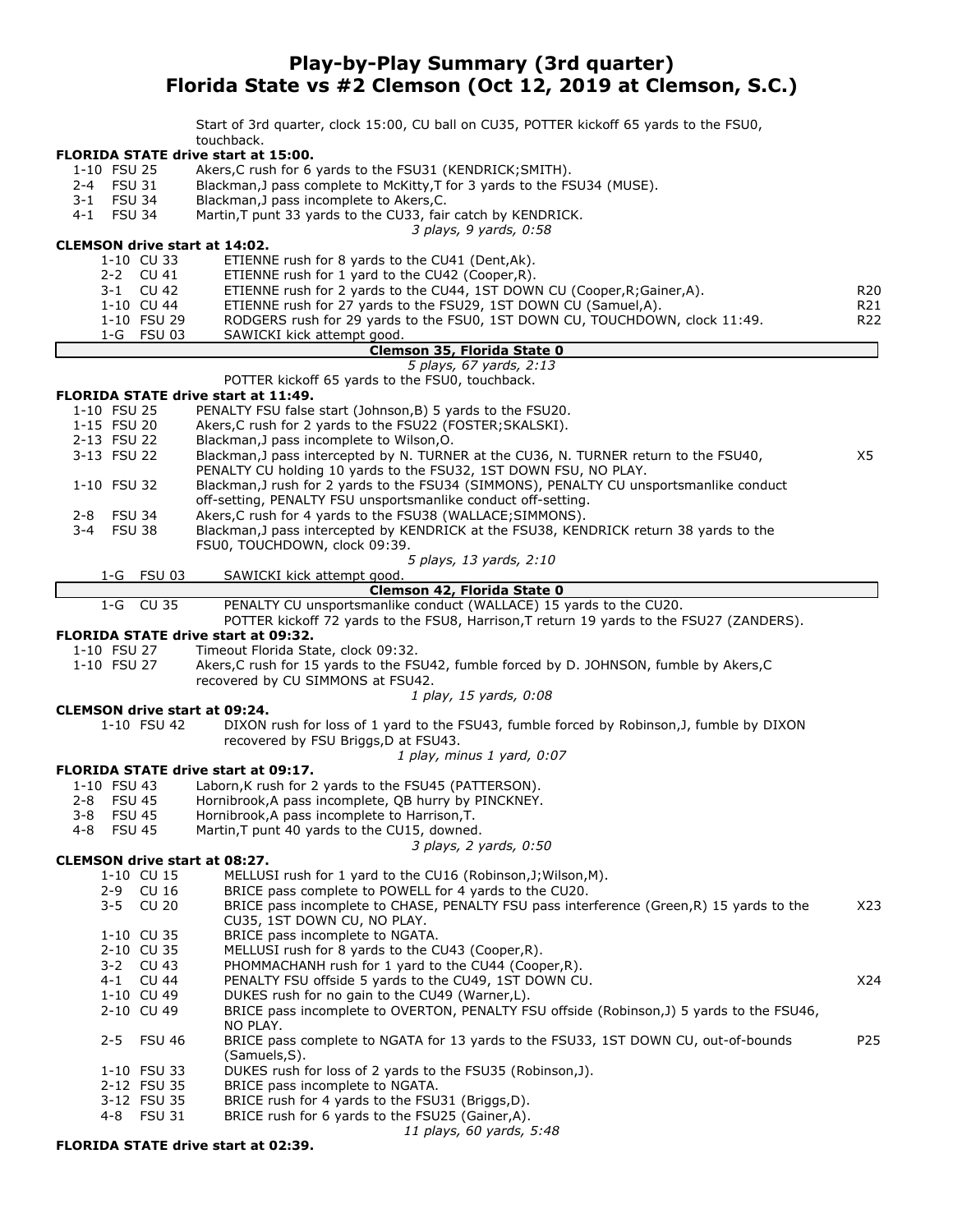# Play-by-Play Summary (3rd quarter) Florida State vs #2 Clemson (Oct 12, 2019 at Clemson, S.C.)

| 1-10 FSU 25<br>2-10 FSU 25<br>1-10 FSU 36 | Hornibrook, A pass incomplete to Terry, T.<br>Harrison, T rush for 11 yards to the FSU36, 1ST DOWN FSU, out-of-bounds (BA. SPECTOR).<br>Hornibrook, A pass complete to Terry, T for 64 yards to the CU0, 1ST DOWN FSU, TOUCHDOWN,<br>clock 02:02. | R <sub>6</sub><br>P7 |
|-------------------------------------------|---------------------------------------------------------------------------------------------------------------------------------------------------------------------------------------------------------------------------------------------------|----------------------|
| 1-G CU 03                                 | Aguayo, Ri kick attempt good.                                                                                                                                                                                                                     |                      |
|                                           | Clemson 42, Florida State 7                                                                                                                                                                                                                       |                      |
|                                           | 3 plays, 75 yards, 0:37                                                                                                                                                                                                                           |                      |
|                                           | Grothaus, P kickoff 65 yards to the CU0, touchback.                                                                                                                                                                                               |                      |
| <b>CLEMSON drive start at 02:02.</b>      |                                                                                                                                                                                                                                                   |                      |
| $1 - 10$ CU 25                            | RENCHER rush for 8 yards to the CU33 (Rice, E).                                                                                                                                                                                                   |                      |
| $2-2$ CU 33                               | BRICE pass complete to CHASE for 8 yards to the CU41, 1ST DOWN CU (Brownlee, J).                                                                                                                                                                  | P <sub>26</sub>      |
| 1-10 CU 41                                | BRICE pass complete to PRICE for 3 yards to the CU44 (Gainer,A).                                                                                                                                                                                  |                      |
| 2-7 CU 44                                 | RENCHER rush for 5 yards to the CU49 (Wilson, M).                                                                                                                                                                                                 |                      |
| 3-2 CU 49                                 | BRICE pass incomplete to LADSON.                                                                                                                                                                                                                  |                      |
|                                           | <b>END OF 3rd QUARTER: Clemson 42, Florida State 7</b>                                                                                                                                                                                            |                      |

|                        |       | Time        |             | <b>1st Downs</b> |  | Conversions |            |         |                  |                  |
|------------------------|-------|-------------|-------------|------------------|--|-------------|------------|---------|------------------|------------------|
| <b>Ouarter Summary</b> | Score | <b>Poss</b> | R           | P                |  | 3rd         | 4th        | Rushina | Passing          | <b>Penalties</b> |
| Florida State          |       | 04:43       | $\cdot$ 1 . | $1 \t1 \t3$      |  | በ-3         | <u>ດ-ດ</u> | 7-42    | $2 - 8 - 1 - 67$ | 4-30             |
| Clemson                |       | 10:10       | 3           |                  |  | $1 - 3$     | $0 - 1$    | 15-97   | $4 - 7 - 0 - 28$ | $2 - 25$         |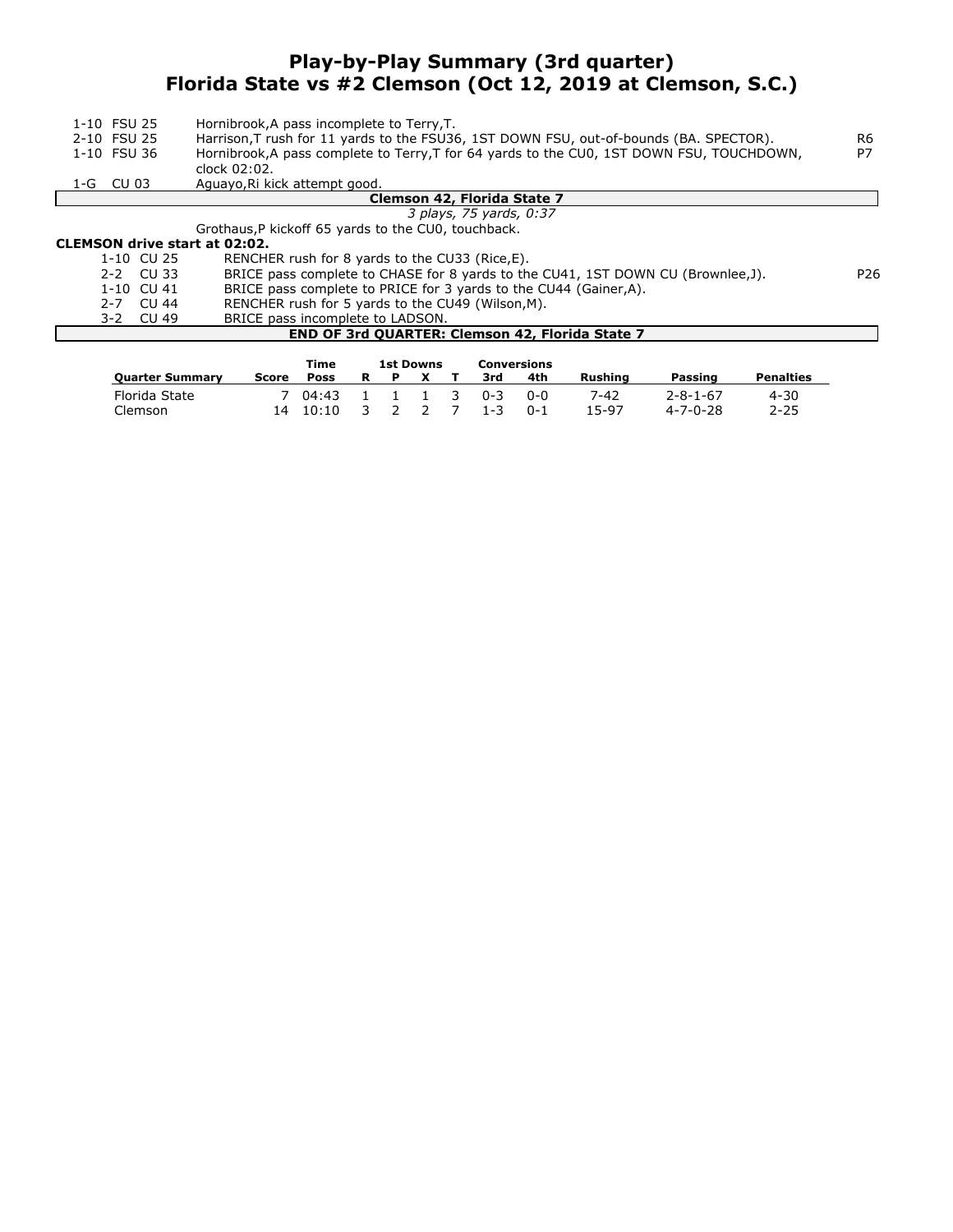# Quickie Statistics (3rd quarter) Florida State vs #2 Clemson (Oct 12, 2019 at Clemson, S.C.)

|                                   | <b>FSU</b>    | CU            |
|-----------------------------------|---------------|---------------|
| Score                             |               | 42            |
| <b>FIRST DOWNS</b>                | 7             | 26            |
| <b>RUSHES-YARDS (NET)</b>         | 17-58         | $41 - 271$    |
| <b>PASSING YDS (NET)</b>          | 114           | 221           |
| Passes Att-Comp-Int               | $25 - 11 - 3$ | $33 - 22 - 1$ |
| <b>TOTAL OFFENSE PLAYS-YARDS</b>  | 42-172        | 74-492        |
| <b>Fumble Returns-Yards</b>       | $0 - 0$       | $0 - 0$       |
| <b>Punt Returns-Yards</b>         | $0 - 0$       | $0 - 0$       |
| Kickoff Returns-Yards             | $1 - 19$      | $0 - 0$       |
| <b>Interception Returns-Yards</b> | $1 - 0$       | $3 - 48$      |
| Punts (Number-Avg)                | $7 - 37.1$    | $1 - 29.0$    |
| Fumbles-Lost                      | $2 - 1$       | $1 - 1$       |
| Penalties-Yards                   | $5 - 44$      | $4 - 35$      |
| Possession Time                   | 13:39         | 31:14         |
| <b>Third-Down Conversions</b>     | 1 of 9        | 4 of 12       |
| <b>Fourth-Down Conversions</b>    | $0$ of $0$    | $1$ of $3$    |

# Florida State **Clemson**

| <b>Rushing</b>      |                        |                     |                  | No. Gain Loss Net TD |               |                     | Lg              | Avg  |          | <b>Rushing</b>                                                                       |                | <b>No. Gain Loss</b> |                | <b>Net TD</b>  |              |            | Lg Avg    |
|---------------------|------------------------|---------------------|------------------|----------------------|---------------|---------------------|-----------------|------|----------|--------------------------------------------------------------------------------------|----------------|----------------------|----------------|----------------|--------------|------------|-----------|
| Cam Akers           |                        | 7                   | 34               | 5                    | 29            | $\mathbf{0}$        | $\overline{15}$ | 4.1  |          | <b>Travis Etienne</b>                                                                | 17             | 127                  | $\mathbf{0}$   | 127            | $\Omega$     | 27         | 7.5       |
| Khalan Laborn       |                        | 5                   | 22               | 0                    | 22            | 0                   | 12              | 4.4  |          | Lyn-J Dixon                                                                          | 7              | 44                   | $\mathbf{1}$   | 43             | 0            | 16         | 6.1       |
| Tre'Shaun Harrison  |                        | 1                   | 11               | 0                    | 11            | $\mathbf{0}$        | 11              | 11.0 |          | <b>Trevor Lawrence</b>                                                               | 6              | 40                   | 0              | 40             | $\mathbf{1}$ | 10         | 6.7       |
|                     | James Blackman         | $\overline{2}$      | 4                | $\Omega$             | 4             | 0                   | $\overline{2}$  | 2.0  |          | Amari Rodgers                                                                        | 1              | 29                   | $\Omega$       | 29             | $\mathbf{1}$ |            | 29 29.0   |
| <b>Passing</b>      |                        |                     | $C-A-I$          | Yds                  |               | <b>TD Long Sack</b> |                 |      |          | Passing                                                                              |                | $C-A-I$              | Yds            | <b>TD</b>      |              |            | Long Sack |
|                     | James Blackman         |                     | $6 - 16 - 2$     |                      | 38            | 0                   | 15              | 0    |          | <b>Trevor Lawrence</b>                                                               |                | $17 - 25 - 1$        | 170            |                | 3            | 40         | 0         |
|                     | Alex Hornibrook        |                     | $5 - 9 - 1$      |                      | 76            | $\mathbf{1}$        | 64              | 2    |          | Chase Brice                                                                          |                | $4 - 7 - 0$          |                | 28             | 0            | 13         | 0         |
| <b>Receiving</b>    |                        |                     | No. Yards        |                      | <b>TD</b>     | Long                |                 |      |          | <b>Receiving</b>                                                                     |                | No. Yards            |                | TD             | Long         |            |           |
| Tre'Shaun Harrison  |                        | 5                   |                  | 3                    | 0             | 9                   |                 |      |          | Justyn Ross                                                                          | 5              |                      | 61             | $\overline{2}$ | 23           |            |           |
|                     | <b>Tamorrion Terry</b> | $\overline{2}$      |                  | 83                   | 1             | 64                  |                 |      |          | Amari Rodgers                                                                        | 5              |                      | 44             | 0              | 23           |            |           |
| Tre' McKitty        |                        | $\overline{2}$      |                  | 19                   | 0             | 16                  |                 |      |          | Tee Higgins                                                                          | $\overline{2}$ |                      | 44             | 0              | 40           |            |           |
|                     | Keyshawn Helton        | 1                   |                  | $\overline{7}$       | $\Omega$      | 7                   |                 |      |          | Joseph Ngata                                                                         | $\overline{2}$ |                      | 35             | 0              | 22           |            |           |
| <b>Punting</b>      |                        | No.                 | Yds              |                      | Avg Long In20 |                     |                 |      | ΤВ       | <b>Punting</b>                                                                       | No.            | Yds                  |                | Avg Long In20  |              |            | <u>ТВ</u> |
| <b>Tommy Martin</b> |                        | $\overline{7}$      | $\overline{260}$ | 37.1                 |               | 44                  |                 | 2    | $\Omega$ | <b>Will Spiers</b>                                                                   | $\mathbf{1}$   | 29                   | 29.0           |                | 29           | $\Omega$   | $\Omega$  |
| <b>Punt Returns</b> |                        |                     | No. Yards        |                      | TD            | Long                |                 |      |          | <b>Punt Returns</b>                                                                  |                | No. Yards            |                | TD             | Long         |            |           |
| <b>Kick Returns</b> |                        |                     | No. Yards        |                      | TD            | Long                |                 |      |          | <b>Kick Returns</b>                                                                  |                | No. Yards            |                | TD             | Long         |            |           |
|                     | Tre'Shaun Harriso      | $\mathbf{1}$        |                  | 19                   | $\Omega$      | 19                  |                 |      |          |                                                                                      |                |                      |                |                |              |            |           |
| <b>Tackles</b>      |                        | UA-A                |                  | <b>Total</b>         | <b>Sacks</b>  |                     | <b>TFL</b>      |      |          | <b>Tackles</b>                                                                       | UA-A           | Total                |                | <b>Sacks</b>   |              | <b>TFL</b> |           |
| Amari Gainer        |                        | $4 - 4$             |                  | 8                    | 0.0           |                     | 0.0             |      |          | <b>Isaiah Simmons</b>                                                                | $7 - 1$        |                      | 8              |                | 1.0          | 2.0        |           |
|                     | Asante Samuel          | $6 - 1$             |                  | 7                    | 0.0           |                     | 0.0             |      |          | James Skalski                                                                        | $2 - 3$        |                      | 5              |                | 0.0          | 0.0        |           |
|                     | Leonard Warner         | $5 - 2$             |                  | 7                    | 0.0           |                     | 0.0             |      |          | K'Von Wallace                                                                        | $1 - 2$        |                      | 3              |                | 0.0          | 0.0        |           |
| Akeem Dent          |                        | $4 - 1$             |                  | 5                    | 0.0           |                     | 0.0             |      |          | Denzel Johnson                                                                       | $2 - 0$        |                      | $\overline{2}$ | 0.0            |              | 0.0        |           |
| <u>Qtr</u>          | Time                   | <b>Scoring Play</b> |                  |                      |               |                     |                 |      |          |                                                                                      |                |                      |                |                |              | $V-H$      |           |
| 1st                 | 12:09                  |                     |                  |                      |               |                     |                 |      |          | CU - Travis Etienne 3 yd pass from Trevor Lawrence (B.T. Potter kick), 6-75 2:51     |                |                      |                |                |              | $0 - 7$    |           |
|                     | 04:41                  |                     |                  |                      |               |                     |                 |      |          | CU - Trevor Lawrence 8 yd run (B.T. Potter kick), 9-66 3:49                          |                |                      |                |                |              | $0 - 14$   |           |
| 2nd                 | 13:13                  |                     |                  |                      |               |                     |                 |      |          | CU - Justyn Ross 10 yd pass from Trevor Lawrence (B.T. Potter kick), 11-57 5:00      |                |                      |                |                |              | $0 - 21$   |           |
|                     | 08:58                  |                     |                  |                      |               |                     |                 |      |          | CU - Justyn Ross 8 yd pass from Trevor Lawrence (B.T. Potter kick), 6-78 2:44        |                |                      |                |                |              | $0 - 28$   |           |
| 3rd                 | 11:49                  |                     |                  |                      |               |                     |                 |      |          | CU - Amari Rodgers 29 yd run (Steven Sawicki kick), 5-67 2:13                        |                |                      |                |                |              | $0 - 35$   |           |
|                     | 09:39                  |                     |                  |                      |               |                     |                 |      |          | CU - Derion Kendrick 38 yd interception return (Steven Sawicki kick)                 |                |                      |                |                |              | $0 - 42$   |           |
|                     | 02:02                  |                     |                  |                      |               |                     |                 |      |          | FSU - Tamorrion Terry 64 yd pass from Alex Hornibrook (Ricky Aguayo kick), 3-75 0:37 |                |                      |                |                |              |            | $7 - 42$  |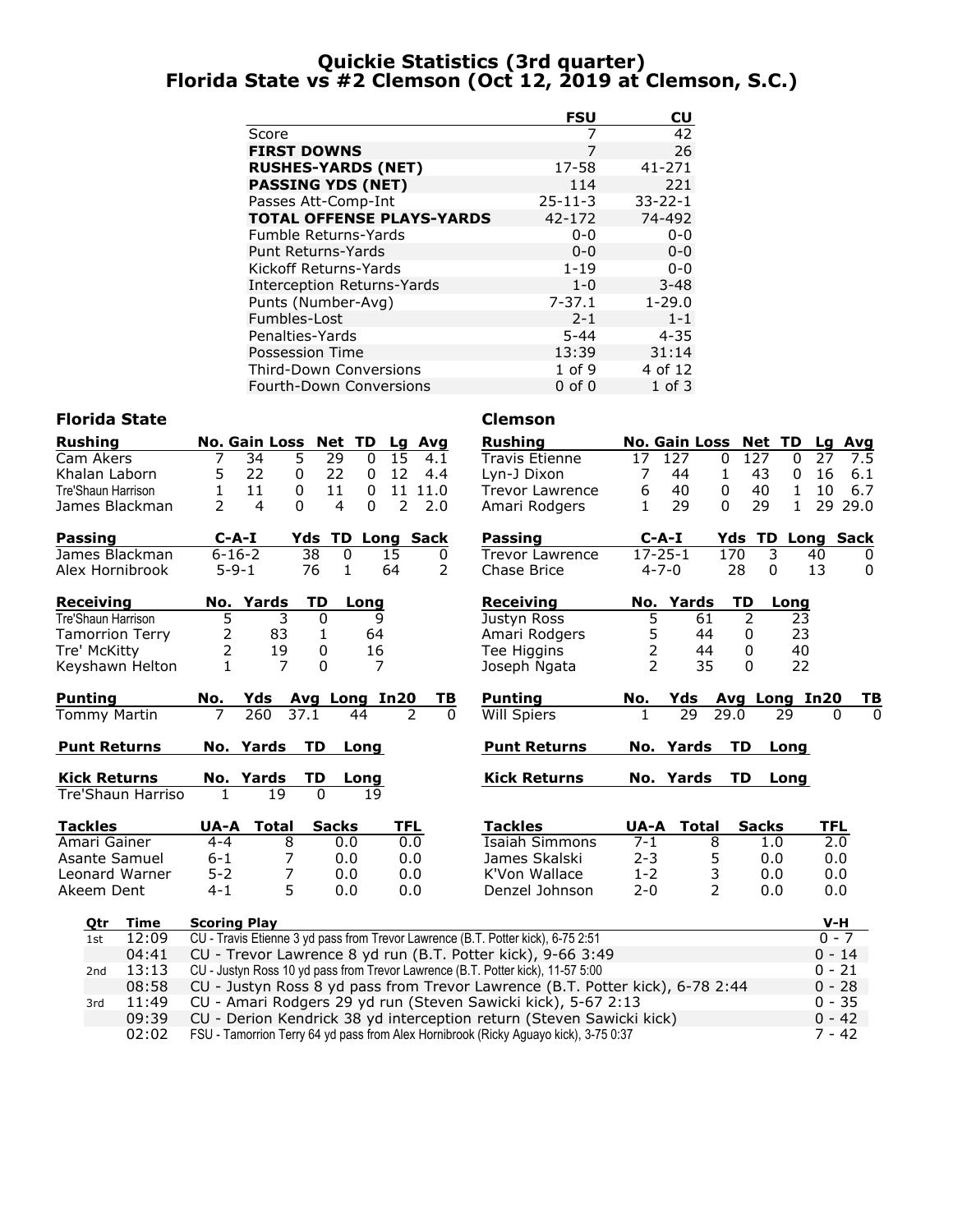# Play-by-Play Summary (4th quarter) Florida State vs #2 Clemson (Oct 12, 2019 at Clemson, S.C.)

- 4-2 CU 49 Start of 4th quarter, clock 15:00.<br>4-2 CU 49 SPIERS punt 48 vards to the FSU
- SPIERS punt 48 vards to the FSU3, downed.

5 plays, 24 yards, 2:14

#### FLORIDA STATE drive start at 14:48.

- 1-10 FSU 03 Hornibrook,A pass complete to Laborn,K for no gain to the FSU3.
- 2-10 FSU 03 Hornibrook,A pass complete to Matthews,D for 8 yards to the FSU11 (PATTERSON).<br>3-2 FSU 11 Hornibrook,A pass complete to Matthews,D for no gain to the FSU11 (RUDOLPH).
- 3-2 FSU 11 Hornibrook,A pass complete to Matthews,D for no gain to the FSU11 (RUDOLPH).<br>4-2 FSU 11 Martin,T punt 46 yards to the CU43, fair catch by KENDRICK.
	- Martin,T punt 46 yards to the CU43, fair catch by KENDRICK.

3 plays, 8 yards, 2:03

#### CLEMSON drive start at 12:45.

- 1-10 CU 43 DIXON rush for 3 yards to the CU46 (Briggs,D).
- 2-7 CU 46 DIXON rush for 1 yard to the CU47 (Samuels, S).<br>3-6 CU 47 BRICE pass complete to DIXON for 7 yards to the
	- BRICE pass complete to DIXON for 7 yards to the FSU46, 1ST DOWN CU (Warner,L;Samuel,A). P27
	-
- 1-10 FSU 46 PHOMMACHANH rush for loss of 2 yards to the FSU48 (Robinson,J).<br>2-12 FSU 48 PENALTY CU personal foul (OVERTON) 15 vards to the CU37. 2-12 FSU 48 PENALTY CU personal foul (OVERTON) 15 yards to the CU37.<br>2-27 CU 37 BRICE pass incomplete to NGATA.
- BRICE pass incomplete to NGATA.
- 3-27 CU 37 DIXON rush for 2 yards to the CU39 (Briggs,D;Gant,B).
- 4-25 CU 39 SPIERS punt 52 yards to the FSU9, Matthews,D return 9 yards to the FSU18 (TERRELL),
	- PENALTY FSU holding (Terry, T) 9 yards to the FSU9, 1st and 10, FSU ball on FSU9.

#### 6 plays, minus 4 yards, 2:58

#### FLORIDA STATE drive start at 09:47.

- 1-10 FSU 09 Akers,C rush for 4 yards to the FSU13 (KELLY).
- 2-6 FSU 13 Akers, C rush for 1 yard to the FSU14 (PHILLIPS).<br>3-5 FSU 14 Blackman. I pass incomplete to Terry T
- 
- 3-5 FSU 14 Blackman, J pass incomplete to Terry, T.<br>4-5 FSU 14 Martin, T punt 36 vards to the 50 vardlin Martin, T punt 36 yards to the 50 yardline, fair catch by W. BROWN.
	- 3 plays, 5 yards, 1:18

#### CLEMSON drive start at 08:29

|  | 1-10 CU 50  | MELLUSI rush for 12 yards to the FSU38, 1ST DOWN CU (Gant, B).                               | R <sub>28</sub> |
|--|-------------|----------------------------------------------------------------------------------------------|-----------------|
|  | 1-10 FSU 38 | MELLUSI rush for loss of 1 yard to the FSU39 (Robinson, J).                                  |                 |
|  | 2-11 FSU 39 | PHOMMACHANH pass incomplete to LADSON, PENALTY FSU pass interference (Bolden,I) 15 yards X29 |                 |
|  |             | to the FSU24, 1ST DOWN CU, NO PLAY.                                                          |                 |
|  | 1-10 FSU 24 | PHOMMACHANH rush for 9 yards to the FSU15 (Nasirildeen, H).                                  |                 |
|  | 2-1 FSU 15  | PHOMMACHANH pass complete to LADSON for 4 yards to the FSU11, 1ST DOWN CU (McRae,J).         | P30             |
|  | 1-10 FSU 11 | MELLUSI rush for 2 yards to the FSU9 (McRae, J; Cooper, R).                                  |                 |
|  | 2-8 FSU 09  | PHOMMACHANH rush for no gain to the FSU9 (Rice, E; Robinson, J).                             |                 |
|  | 3-8 FSU 09  | PHOMMACHANH pass incomplete to LADSON (Samuel,A).                                            |                 |
|  | 4-8 FSU 09  | SAWICKI field goal attempt from 26 GOOD, clock 04:58.                                        |                 |
|  |             |                                                                                              |                 |

#### Clemson 45, Florida State 7 8 plays, 41 yards, 3:37

SWANSON kickoff 63 yards to the FSU2, Harrison,T return 23 yards to the FSU25 (BOOTH).

#### FLORIDA STATE drive start at 04:52.

1-10 FSU 25 Laborn,K rush for 5 yards to the FSU30 (PHILLIPS).

| 2-5 FSU 30  | Blackman, J pass incomplete to Gavin, K, PENALTY CU roughing passer (M. JONES) 15 yards to | X8 |
|-------------|--------------------------------------------------------------------------------------------|----|
|             | the FSU45, 1ST DOWN FSU, NO PLAY.                                                          |    |
|             | The play is reviewed for targeting. No targeting.                                          |    |
| 1-10 FSU 45 | Blackman, J pass complete to McDonald, C for 4 yards to the FSU49 (CHARLESTON).            |    |
| 2-6 FSU 49  | Timeout Clemson, clock 04:04.                                                              |    |
| 2-6 FSU 49  | Blackman, J sacked for loss of 7 yards to the FSU42 (PATTERSON).                           |    |
| 3-13 FSU 42 | Blackman, J pass complete to Matthews, D for 18 yards to the CU40, 1ST DOWN FSU (L.        | P9 |
|             | WILLIAMS).                                                                                 |    |
| 1-10 CU 40  | Blackman, J pass incomplete to Matthews, D, QB hurry by UPSHAW.                            |    |
|             |                                                                                            |    |

| 1-G CU 03  | Aguayo, Ri kick attempt good.                                                 |     |
|------------|-------------------------------------------------------------------------------|-----|
| 2-10 CU 40 | Laborn, K rush for 40 yards to the CU0, 1ST DOWN FSU, TOUCHDOWN, clock 02:41. | R10 |

#### Clemson 45, Florida State 14 6 plays, 75 yards, 2:12

Grothaus,P kickoff 15 yards to the 50 yardline, on-side kick, recovered by CU N. TURNER on 50 yardline.

**CLEMSON drive start at 02:40.**<br>1-10 CU 50 DUKES DUKES rush for 1 yard to the FSU49 (Wood,C). 2-9 FSU 49 PHOMMACHANH pass incomplete to GROOMES. 3-9 FSU 49 PHOMMACHANH rush for 8 yards to the FSU41 (Gant,B). 4-1 FSU 41 Timeout Clemson, clock 01:32. 4-1 FSU 41 SWANSON punt 28 yards to the FSU13, fair catch by Matthews,D.

3 plays, 9 yards, 1:15

#### FLORIDA STATE drive start at 01:25.

- 1-10 FSU 13 Laborn,K rush for 2 yards to the FSU15, out-of-bounds (CHARLESTON).
- 2-8 FSU 15 Blackman, J pass incomplete to Matthews, D.<br>2-8 FSU 15 Blackman. J pass complete to Wilson. O for 6
- 3-8 FSU 15 Blackman,J pass complete to Wilson,O for 6 yards to the FSU21 (S. JONES).<br>4-2 FSU 21 Blackman,J pass incomplete to Harrison,T, dropped pass.
- Blackman,J pass incomplete to Harrison,T, dropped pass.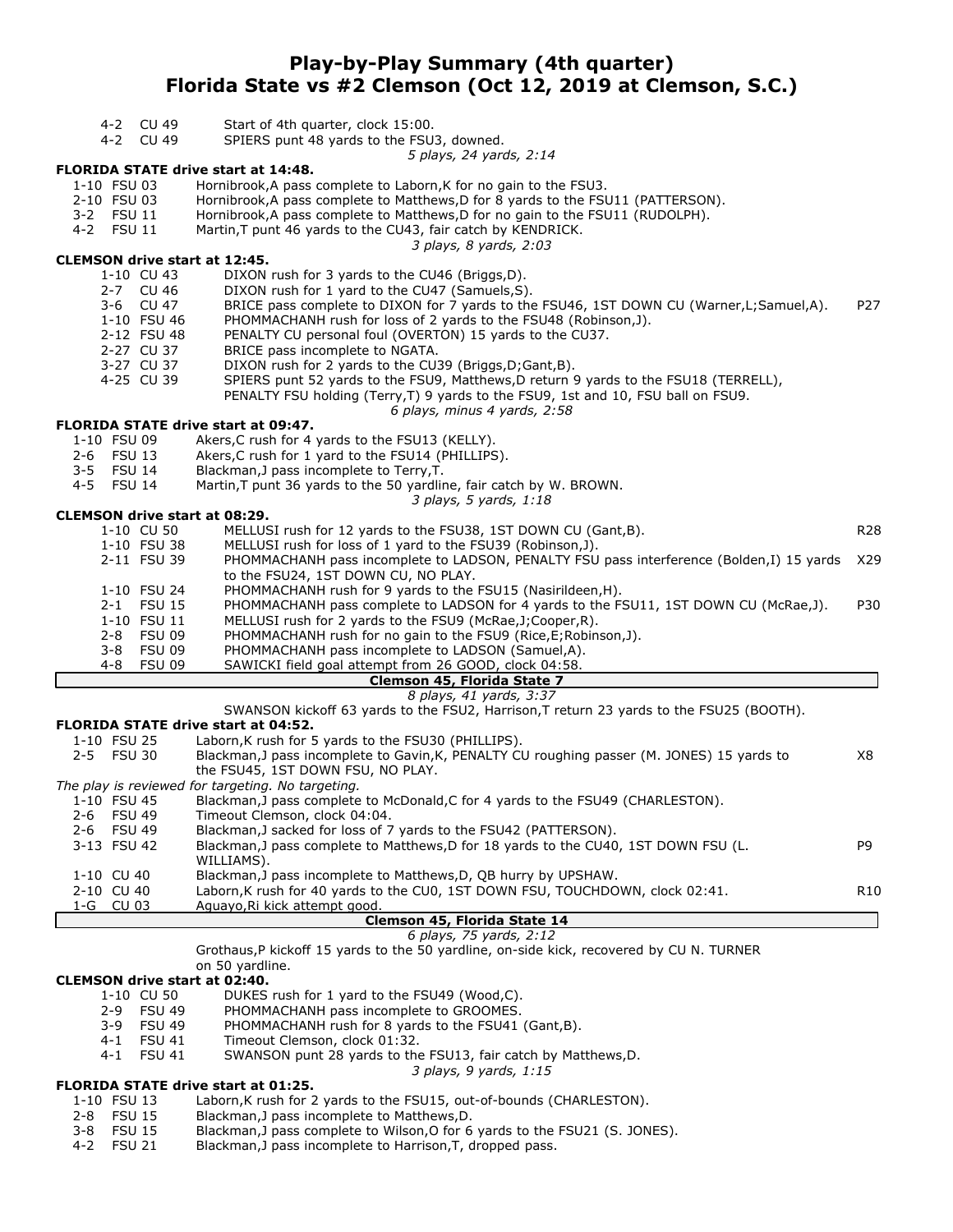# Play-by-Play Summary (4th quarter) Florida State vs #2 Clemson (Oct 12, 2019 at Clemson, S.C.)

4 plays, 8 yards, 0:59

# **CLEMSON drive start at 00:26.**<br>1-10 FSU 21 Timeout

1-10 FSU 21 Timeout Florida State, clock 00:26.<br>1-10 FSU 21 RENCHER rush for 14 yards to the F 1-10 FSU 21 RENCHER rush for 14 yards to the FSU7, 1ST DOWN CU, out-of-bounds (Briggs,D). R31

End of game, clock 00:00.

|                        | End of game, clock 00:00. |             |   |   |                  |                        |         |                                                  |                   |                  |
|------------------------|---------------------------|-------------|---|---|------------------|------------------------|---------|--------------------------------------------------|-------------------|------------------|
|                        |                           |             |   |   |                  | 1 play, 14 yards, 0:26 |         |                                                  |                   |                  |
|                        |                           |             |   |   |                  |                        |         | <b>FINAL SCORE: Clemson 45, Florida State 14</b> |                   |                  |
|                        |                           |             |   |   |                  |                        |         |                                                  |                   |                  |
|                        |                           |             |   |   |                  |                        |         |                                                  |                   |                  |
|                        |                           | Time        |   |   | <b>1st Downs</b> | Conversions            |         |                                                  |                   |                  |
| <b>Quarter Summary</b> | Score                     | <b>Poss</b> | R | P |                  | 3rd                    | 4th     | Rushing                                          | Passing           | <b>Penalties</b> |
| Florida State          |                           | 06:32       |   |   |                  | 1-4                    | $0 - 1$ | $6 - 45$                                         | $6 - 10 - 0 - 36$ | $2 - 24$         |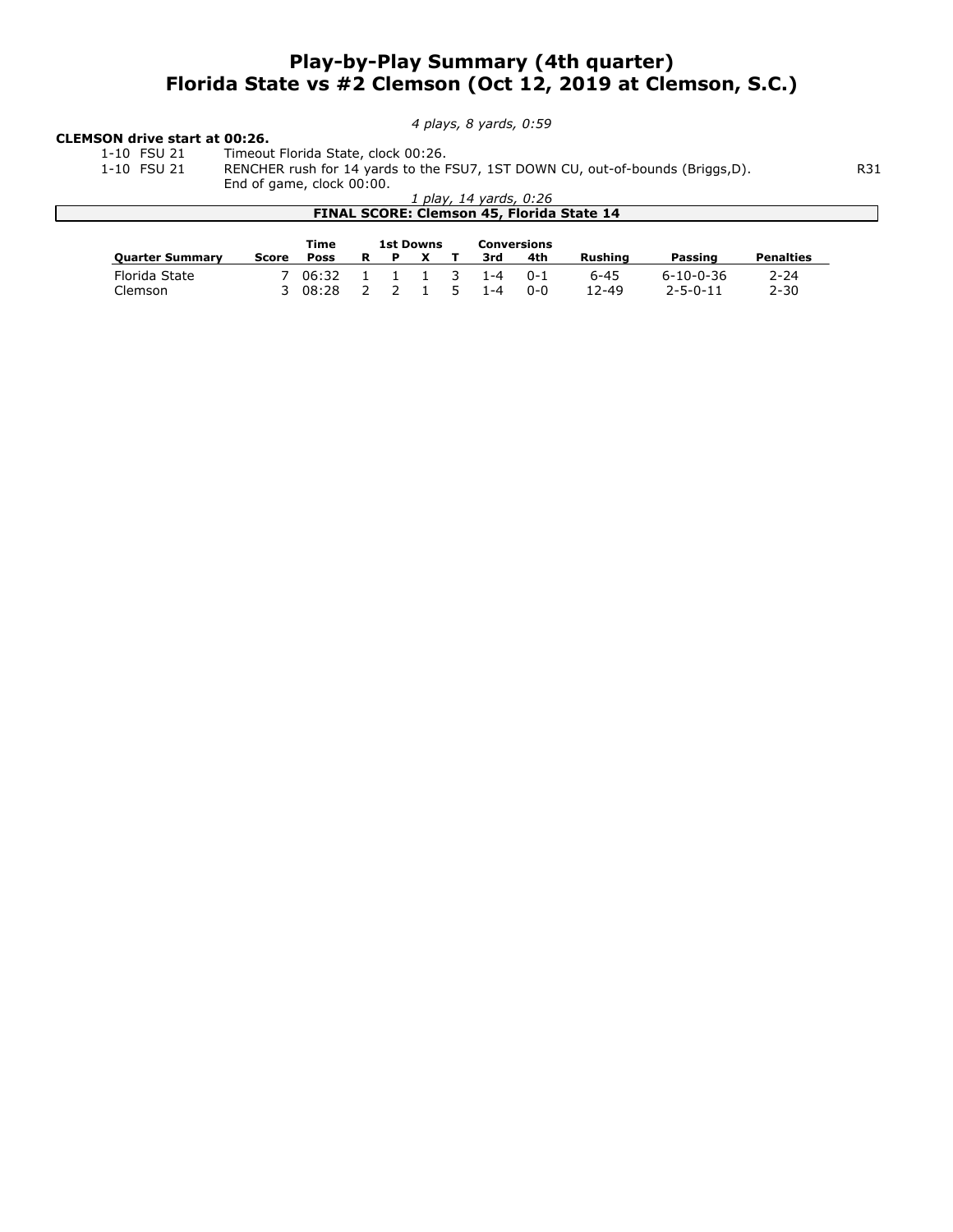# Quickie Statistics (4th quarter) Florida State vs #2 Clemson (Oct 12, 2019 at Clemson, S.C.)

|                                   | FSU           | $\mathsf{c}\mathsf{u}$ |
|-----------------------------------|---------------|------------------------|
| Score                             | 14            | 45                     |
| <b>FIRST DOWNS</b>                | 10            | 31                     |
| <b>RUSHES-YARDS (NET)</b>         | $23 - 103$    | 53-320                 |
| <b>PASSING YDS (NET)</b>          | 150           | 232                    |
| Passes Att-Comp-Int               | $35 - 17 - 3$ | $38 - 24 - 1$          |
| <b>TOTAL OFFENSE PLAYS-YARDS</b>  | 58-253        | 91-552                 |
| Fumble Returns-Yards              | $0 - 0$       | $0 - 0$                |
| <b>Punt Returns-Yards</b>         | $1 - 9$       | $0 - 0$                |
| Kickoff Returns-Yards             | $2 - 42$      | $0 - 0$                |
| <b>Interception Returns-Yards</b> | $1 - 0$       | $3 - 48$               |
| Punts (Number-Avg)                | $9 - 38.0$    | $4 - 39.2$             |
| Fumbles-Lost                      | $2 - 1$       | $1 - 1$                |
| Penalties-Yards                   | 7-68          | $6 - 65$               |
| Possession Time                   | 20:11         | 39:42                  |
| <b>Third-Down Conversions</b>     | 2 of 13       | 5 of 16                |
| <b>Fourth-Down Conversions</b>    | $0$ of $1$    | $1$ of $3$             |

# Florida State **Clemson**

| Rushing                  |                          | No. Gain Loss Net TD     |                         | Lg         | Avg       | <b>Rushing</b>                                                                       |                | <b>No. Gain Loss</b> |                       | Net TD           | Lg           | Avg         |
|--------------------------|--------------------------|--------------------------|-------------------------|------------|-----------|--------------------------------------------------------------------------------------|----------------|----------------------|-----------------------|------------------|--------------|-------------|
| Khalan Laborn            | 8                        | 69<br>$\mathbf 0$        | 69<br>$\mathbf{1}$      | 40         | 8.6       | <b>Travis Etienne</b>                                                                | 17             | 127                  | $\overline{127}$<br>0 | $\Omega$         | 27           | 7.5         |
| Cam Akers                | 9                        | 39<br>5                  | 34<br>0                 | 15         | 3.8       | Lyn-J Dixon                                                                          | 10             | 50                   | $\mathbf{1}$<br>49    | 0                | 16           | 4.9         |
| Tre'Shaun Harrison       | 1                        | 11<br>0                  | 11<br>0                 |            | 11 11.0   | <b>Trevor Lawrence</b>                                                               | 6              | 40                   | 0<br>40               | $\mathbf{1}$     | 10           | 6.7         |
| James Blackman           | 3                        | $\overline{7}$<br>4      | $-3$<br>0               |            | $2 - 1.0$ | Amari Rodgers                                                                        | 1              | 29                   | 29<br>0               | $\mathbf{1}$     | 29 29.0      |             |
| Passing                  | $C-A-I$                  |                          | <b>Yds TD Long Sack</b> |            |           | Passing                                                                              | $C-A-I$        |                      |                       | Yds TD Long Sack |              |             |
| James Blackman           | $9 - 23 - 2$             |                          | 66<br>0                 | 18         | 1         | <b>Trevor Lawrence</b>                                                               | $17 - 25 - 1$  |                      | 170                   | 3                | 40           | 0           |
| Alex Hornibrook          | $8 - 12 - 1$             |                          | 84<br>1                 | 64         | 2         | Chase Brice                                                                          | $5 - 9 - 0$    |                      | 35                    | 0                | 13           | 0           |
| Receiving                |                          | No. Yards                | TD<br>Long              |            |           | <b>Receiving</b>                                                                     |                | No. Yards            | TD                    | Long             |              |             |
| Tre'Shaun Harrison       | 5                        | 3                        | 0                       | 9          |           | Justyn Ross                                                                          | 5              | 61                   | 2                     | 23               |              |             |
| D.J. Matthews            | 3                        | 26                       | 0                       | 18         |           | Amari Rodgers                                                                        | 5              | 44                   | 0                     | 23               |              |             |
| <b>Tamorrion Terry</b>   | $\overline{2}$           | 83                       | 1                       | 64         |           | Tee Higgins                                                                          | $\overline{c}$ | 44                   | $\mathbf{0}$          | 40               |              |             |
| Tre' McKitty             | $\mathcal{P}$            | 19                       | 0                       | 16         |           | Joseph Ngata                                                                         | $\overline{2}$ | 35                   | 0                     | 22               |              |             |
| Punting                  | No.                      | Yds Avg Long In20        |                         |            | TВ        | <b>Punting</b>                                                                       | No.            | Yds                  |                       | Avg Long In20    |              | <u>ТВ</u>   |
| Tommy Martin             | $\mathsf{q}$             | $\overline{342}$<br>38.0 | 46                      | 2          | 0         | Will Spiers                                                                          | 3              | 129                  | 43.0                  | 52               | 2            | $\mathbf 0$ |
|                          |                          |                          |                         |            |           | Aidan Swanson                                                                        | 1              | 28                   | 28.0                  | 28               | $\mathbf{1}$ | 0           |
| <b>Punt Returns</b>      |                          | No. Yards                | TD<br>Long              |            |           | <b>Punt Returns</b>                                                                  |                | No. Yards            | <b>TD</b>             | Long             |              |             |
| D.J. Matthews            |                          |                          |                         |            |           |                                                                                      |                |                      |                       |                  |              |             |
| <b>Kick Returns</b>      |                          | No. Yards                | TD<br><u>Long</u>       |            |           | <b>Kick Returns</b>                                                                  |                | No. Yards            | TD                    | Long             |              |             |
| Tre'Shaun Harriso        | $\overline{\phantom{a}}$ | 42                       | $\Omega$<br>23          |            |           |                                                                                      |                |                      |                       |                  |              |             |
| <b>Tackles</b>           | UA-A                     | <b>Total</b>             | <b>Sacks</b>            | <b>TFL</b> |           | <b>Tackles</b>                                                                       | UA-A           | <b>Total</b>         | <b>Sacks</b>          |                  | <b>TFL</b>   |             |
| Asante Samuel            | $6 - 2$                  | 8                        | 0.0                     | 0.0        |           | <b>Isaiah Simmons</b>                                                                | $7 - 1$        | 8                    |                       | 1.0              | 2.0          |             |
| Leonard Warner           | $5 - 3$                  | 8                        | 0.0                     | 0.0        |           | James Skalski                                                                        | $2 - 3$        | 5                    |                       | 0.0              | 0.0          |             |
| Amari Gainer             | $4 - 4$                  | 8                        | 0.0                     | 0.0        |           | Kane Patterson                                                                       | $3 - 0$        | 3                    |                       | 1.0              | 1.0          |             |
| <b>Brendan Gant</b>      | $5 - 1$                  | 6                        | 0.0                     | 0.0        |           | K'Von Wallace                                                                        | $1 - 2$        | 3                    |                       | 0.0              | 0.0          |             |
| Time<br>Qtr              | <b>Scoring Play</b>      |                          |                         |            |           |                                                                                      |                |                      |                       |                  | V-H          |             |
| 12:09<br>1st             |                          |                          |                         |            |           | CU - Travis Etienne 3 yd pass from Trevor Lawrence (B.T. Potter kick), 6-75 2:51     |                |                      |                       |                  | $0 - 7$      |             |
| 04:41                    |                          |                          |                         |            |           | CU - Trevor Lawrence 8 yd run (B.T. Potter kick), 9-66 3:49                          |                |                      |                       |                  | $0 - 14$     |             |
| 13:13<br>2 <sub>nd</sub> |                          |                          |                         |            |           | CU - Justyn Ross 10 yd pass from Trevor Lawrence (B.T. Potter kick), 11-57 5:00      |                |                      |                       |                  | $0 - 21$     |             |
| 08:58                    |                          |                          |                         |            |           | CU - Justyn Ross 8 yd pass from Trevor Lawrence (B.T. Potter kick), 6-78 2:44        |                |                      |                       |                  | $0 - 28$     |             |
| 11:49<br>3rd             |                          |                          |                         |            |           | CU - Amari Rodgers 29 yd run (Steven Sawicki kick), 5-67 2:13                        |                |                      |                       |                  | $0 - 35$     |             |
| 09:39                    |                          |                          |                         |            |           | CU - Derion Kendrick 38 yd interception return (Steven Sawicki kick)                 |                |                      |                       |                  | $0 - 42$     |             |
| 02:02                    |                          |                          |                         |            |           | FSU - Tamorrion Terry 64 yd pass from Alex Hornibrook (Ricky Aguayo kick), 3-75 0:37 |                |                      |                       |                  | $7 - 42$     |             |
| 04:58<br>4th             |                          |                          |                         |            |           | CU - Steven Sawicki 26 yd field goal, 8-41 3:37                                      |                |                      |                       |                  | $7 - 45$     |             |

02:41 FSU - Khalan Laborn 40 yd run (Ricky Aguayo kick), 6-75 2:12 14 - 45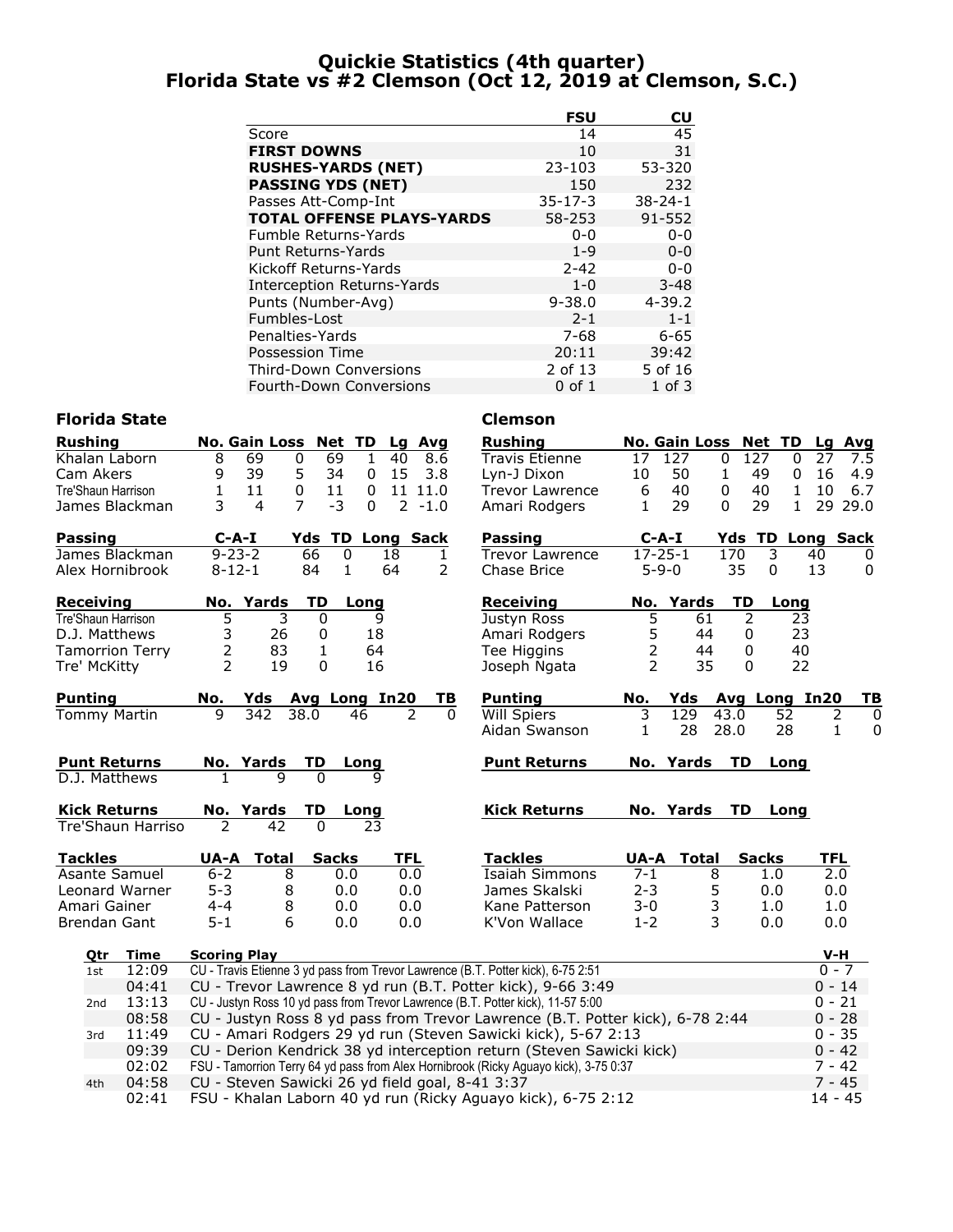# Drive Chart (By Team) (Final) 2019 Clemson Football Florida State vs #2 Clemson (Oct 12, 2019 at Clemson, S.C.)

|            |                 |                 | <b>Drive Started</b> |                 |                 |       | <b>Drive Ended</b> | Consumed                              |            |
|------------|-----------------|-----------------|----------------------|-----------------|-----------------|-------|--------------------|---------------------------------------|------------|
| Team       | Qtr             | <b>Spot</b>     | Time                 | <b>Obtained</b> | Spot            | Time  | <b>How lost</b>    | - Yds<br>ΡI                           | <b>TOP</b> |
| <b>FSU</b> | 1st             | <b>F25</b>      | 12:09                | Kickoff         | F49             | 10:17 | Punt               | $-24$<br>6.                           | 1:52       |
| <b>FSU</b> |                 | F30             | 09:10                | Punt            | F32             | 08:30 | Punt               | 3 - 2                                 | 0:40       |
| <b>FSU</b> |                 | F <sub>25</sub> | 04:41                | <b>Kickoff</b>  | F44             | 03:13 | Interception       | 19<br>4<br>$\overline{\phantom{a}}$   | 1:28       |
| <b>FSU</b> | 2 <sub>nd</sub> | <b>F25</b>      | 13:13                | <b>Kickoff</b>  | F34             | 11:42 | Punt               | 3 - 9                                 | 1:31       |
| <b>FSU</b> |                 | F <sub>25</sub> | 08:58                | Kickoff         | <b>F20</b>      | 08:01 | Punt               | 3.<br>(5)<br>$\overline{\phantom{a}}$ | 0:57       |
| <b>FSU</b> |                 | F36             | 06:53                | Interception    | F21             | 05:18 | Punt               | $3 - (15)$                            | 1:35       |
| <b>FSU</b> |                 | F <sub>01</sub> | 01:12                | Downs           | F12             | 00:40 | Interception       | 3.<br>11<br>$\overline{\phantom{a}}$  | 0:32       |
| <b>FSU</b> |                 | F20             | 00:21                | Missed FG       | <b>F38</b>      | 00:00 | End of half        | 2 - 18                                | 0:21       |
| <b>FSU</b> | 3rd             | <b>F25</b>      | 15:00                | <b>Kickoff</b>  | F34             | 14:02 | Punt               | 3.<br>-9<br>$\sim$                    | 0:58       |
| <b>FSU</b> |                 | F <sub>25</sub> | 11:49                | <b>Kickoff</b>  | <b>F38</b>      | 09:39 | Interception       | 5 - 13                                | 2:10       |
| <b>FSU</b> |                 | F27             | 09:32                | Kickoff         | F42             | 09:24 | Fumble             | 15<br>$\sim$                          | 0:08       |
| <b>FSU</b> |                 | F43             | 09:17                | Fumble          | F45             | 08:27 | Punt               | 3 - 2                                 | 0:50       |
| <b>FSU</b> |                 | F <sub>25</sub> | 02:39                | Downs           | C <sub>0</sub>  | 02:02 | *TOUCHDOWN         | - 75<br>3.                            | 0:37       |
| <b>FSU</b> | 4th             | F <sub>03</sub> | 14:48                | Punt            | F11             | 12:45 | Punt               | 3 - 8                                 | 2:03       |
| <b>FSU</b> |                 | F <sub>09</sub> | 09:47                | Punt            | F14             | 08:29 | Punt               | $-5$<br>3                             | 1:18       |
| <b>FSU</b> |                 | <b>F25</b>      | 04:52                | Kickoff         | C <sub>00</sub> | 02:41 | *TOUCHDOWN         | $6 - 75$                              | 2:11       |
| <b>FSU</b> |                 | F13             | 01:25                | Punt            | F21             | 00:26 | Downs              | 8<br>4<br>$\overline{\phantom{a}}$    | 0:59       |

|                        | 1st     | 2nd     | 3rd             | 4th             | <b>1st</b>       | 2nd     |                 |
|------------------------|---------|---------|-----------------|-----------------|------------------|---------|-----------------|
| <b>Florida State</b>   | Otr     | Otr     | Otr             | Otr             | Half             | Half    | Total           |
| Time of possession     | 04:00   | 04:56   | 04:50           | 06:37           | 08:56            | 11:27   | 20:23           |
| 3rd down conversions   | $1 - 3$ | $0 - 3$ | $0 - 3$         | $1 - 4$         | 1-6              | $1 - 7$ | $2 - 13$        |
| Average field position | F26     | F21     | F <sub>29</sub> | F <sub>12</sub> | F <sub>2</sub> 3 | F21     | F <sub>22</sub> |
| 4th down conversions   | ი-ი     | 0-0     | 0-0             | $0 - 1$         | $0 - 0$          | $0 - 1$ | $0 - 1$         |

|           |     |                 | <b>Drive Started</b> |                 |                  | <b>Drive Ended</b> | <b>Consumed</b> |                                     |            |
|-----------|-----|-----------------|----------------------|-----------------|------------------|--------------------|-----------------|-------------------------------------|------------|
| Team      | Qtr | Spot            | Time                 | <b>Obtained</b> | Spot             | Time               | <b>How lost</b> | PI - Yds                            | <b>TOP</b> |
| CU        | 1st | C <sub>25</sub> | 15:00                | Kickoff         | F <sub>0</sub> 0 | 12:09              | *TOUCHDOWN      | $6 - 75$                            | 2:51       |
| <b>CU</b> |     | C16             | 10:17                | Punt            | C <sub>41</sub>  | 09:10              | Punt            | $4 - 25$                            | 1:07       |
| CU        |     | C34             | 08:30                | Punt            | F <sub>0</sub> 0 | 04:41              | *TOUCHDOWN      | 9<br>66<br>$\sim$                   | 3:49.      |
| <b>CU</b> |     | C43             | 03:13                | Interception    | F <sub>00</sub>  | 13:13              | *TOUCHDOWN      | 57<br>11<br>$\sim$                  | 5:00.      |
| <b>CU</b> | 2nd | C <sub>22</sub> | 11:42                | Punt            | F <sub>00</sub>  | 08:58              | *TOUCHDOWN      | 6<br>78<br>$\overline{\phantom{a}}$ | 2:44.      |
| CU        |     | C40             | 08:01                | Punt            | C48              | 06:53              | Interception    | $3 - 8$                             | 1:08       |
| <b>CU</b> |     | C45             | 05:18                | Punt            | F <sub>01</sub>  | 01:12              | Downs           | 10<br>54<br>$\sim$                  | $4:06$ .   |
| <b>CU</b> |     | F <sub>15</sub> | 00:40                | Interception    | <b>F07</b>       | 00:21              | Missed FG       | 4<br>- 8                            | $0:19$ .   |
| <b>CU</b> | 3rd | C <sub>33</sub> | 14:02                | Punt            | F <sub>00</sub>  | 11:49              | *TOUCHDOWN      | 67<br>5.<br>$\sim$                  | 2:13       |
| <b>CU</b> |     | <b>F00</b>      | 09:39                | Interception    | F <sub>00</sub>  | 09:39              | *TOUCHDOWN      | 0<br>- 0                            | 0:00       |
| <b>CU</b> |     | F42             | 09:24                | Fumble          | <b>F43</b>       | 09:17              | Fumble          | (1)<br>$\overline{\phantom{a}}$     | 0:07       |
| CU        |     | C15             | 08:27                | Punt            | F <sub>25</sub>  | 02:39              | Downs           | $-60$<br>11                         | 5:48       |
| CU        |     | C25             | 02:02                | Kickoff         | C49              | 14:48              | Punt            | 24<br>5 -                           | 2:14       |
| CU        | 4th | C43             | 12:45                | Punt            | C39              | 09:47              | Punt            | (4)<br>6<br>$\sim$                  | 2:58       |
| CU        |     | C50             | 08:29                | Punt            | F <sub>09</sub>  | 04:58              | *FIELD GOAL     | 8<br>41<br>$\overline{\phantom{a}}$ | 3:31       |
| <b>CU</b> |     | C50             | 02:40                | Kickoff         | F41              | 01:25              | Punt            | 3 - 9                               | 1:15       |
| CU        |     | F21             | 00:26                | Downs           | <b>F07</b>       | 00:00              | End of half     | 14<br>$\overline{\phantom{a}}$      | 0:26       |

|                        | 1st             | 2nd     | 3rd   | 4th     | <b>1st</b>      | 2nd     |                 |
|------------------------|-----------------|---------|-------|---------|-----------------|---------|-----------------|
| <b>Clemson</b>         | Otr             | Otr     | Otr   | Otr     | Half            | Half    | Total           |
| Time of possession     | 11:00           | 10:04   | 10:10 | 08:23   | 21:04           | 18:33   | 39:37           |
| 3rd down conversions   | $1 - 3$         | $2 - 5$ | 1-4   | $1 - 4$ | 3-8             | $2 - 8$ | $5 - 16$        |
| Average field position | C <sub>29</sub> | C48     | C32   | F45     | C <sub>38</sub> | C44     | C <sub>41</sub> |
| 4th down conversions   | $1 - 1$         | N-1     | N-1   | $0 - 0$ | $1 - 2$         | $0 - 1$ | $1 - 3$         |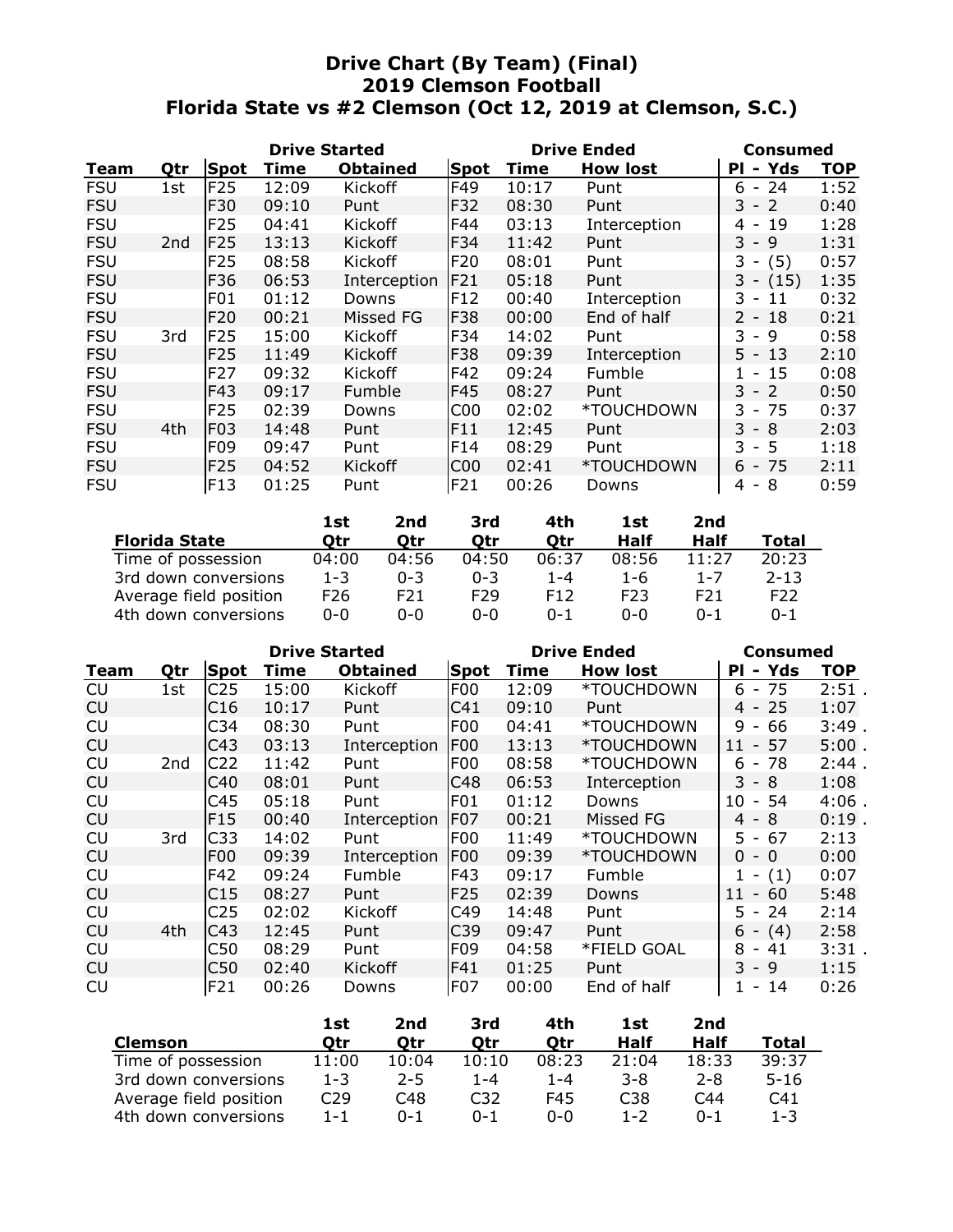# Drive Chart (By Quarter) (Final) 2019 Clemson Football Florida State vs #2 Clemson (Oct 12, 2019 at Clemson, S.C.)

|            |     | <b>Drive Started</b> |             |                 |                 | <b>Drive Ended</b> | <b>Consumed</b> |                                      |            |
|------------|-----|----------------------|-------------|-----------------|-----------------|--------------------|-----------------|--------------------------------------|------------|
| Team       | Qtr | <b>Spot</b>          | <b>Time</b> | <b>Obtained</b> | <b>Spot</b>     | <b>Time</b>        | <b>How lost</b> | PI - Yds                             | <b>TOP</b> |
| <b>CU</b>  | 1st | C <sub>25</sub>      | 15:00       | Kickoff         | F <sub>0</sub>  | 12:09              | *TOUCHDOWN      | $6 - 75$                             | 2:51.      |
| <b>FSU</b> |     | F25                  | 12:09       | Kickoff         | F49             | 10:17              | Punt            | $6 - 24$                             | 1:52       |
| <b>CU</b>  |     | C16                  | 10:17       | Punt            | C41             | 09:10              | Punt            | $4 - 25$                             | 1:07       |
| <b>FSU</b> |     | F30                  | 09:10       | Punt            | F32             | 08:30              | Punt            | 3<br>$-2$                            | 0:40       |
| <b>CU</b>  |     | C <sub>34</sub>      | 08:30       | Punt            | F <sub>0</sub>  | 04:41              | *TOUCHDOWN      | $9 - 66$                             | 3:49.      |
| <b>FSU</b> |     | F25                  | 04:41       | Kickoff         | F44             | 03:13              | Interception    | $4 - 19$                             | 1:28       |
| <b>CU</b>  |     | C43                  | 03:13       | Interception    | F <sub>00</sub> | 13:13              | *TOUCHDOWN      | $11 -$<br>57                         | 5:00.      |
| <b>FSU</b> | 2nd | F25                  | 13:13       | Kickoff         | F34             | 11:42              | Punt            | $3 - 9$                              | 1:31       |
| <b>CU</b>  |     | C <sub>22</sub>      | 11:42       | Punt            | F <sub>0</sub>  | 08:58              | *TOUCHDOWN      | 6<br>$-78$                           | 2:44       |
| <b>FSU</b> |     | F <sub>25</sub>      | 08:58       | Kickoff         | F20             | 08:01              | Punt            | 3<br>(5)<br>$\overline{\phantom{a}}$ | 0:57       |
| <b>CU</b>  |     | C40                  | 08:01       | Punt            | C48             | 06:53              | Interception    | 3<br>8<br>$\overline{\phantom{a}}$   | 1:08       |
| <b>FSU</b> |     | F36                  | 06:53       | Interception    | F21             | 05:18              | Punt            | $3 - (15)$                           | 1:35       |
| <b>CU</b>  |     | C45                  | 05:18       | Punt            | F01             | 01:12              | Downs           | $10 -$<br>54                         | $4:06$ .   |
| <b>FSU</b> |     | F <sub>01</sub>      | 01:12       | Downs           | F12             | 00:40              | Interception    | $3 - 11$                             | 0:32       |
| <b>CU</b>  |     | F <sub>15</sub>      | 00:40       | Interception    | <b>F07</b>      | 00:21              | Missed FG       | $4 - 8$                              | $0:19$ .   |
| <b>FSU</b> |     | F20                  | 00:21       | Missed FG       | F38             | 00:00              | End of half     | $2 - 18$                             | 0:21       |
| <b>FSU</b> | 3rd | F25                  | 15:00       | Kickoff         | F34             | 14:02              | Punt            | 3<br>9<br>$\sim$                     | 0:58       |
| CU         |     | C <sub>33</sub>      | 14:02       | Punt            | <b>F00</b>      | 11:49              | *TOUCHDOWN      | $5 - 67$                             | 2:13       |
| <b>FSU</b> |     | F25                  | 11:49       | Kickoff         | F38             | 09:39              | Interception    | $5 - 13$                             | 2:10       |
| CU         |     | F00                  | 09:39       | Interception    | F <sub>00</sub> | 09:39              | *TOUCHDOWN      | $0 - 0$                              | 0:00       |
| <b>FSU</b> |     | F27                  | 09:32       | Kickoff         | F42             | 09:24              | Fumble          | $1 - 15$                             | 0:08       |
| CU         |     | F42                  | 09:24       | Fumble          | F43             | 09:17              | Fumble          | (1)<br>$1 -$                         | 0:07       |
| <b>FSU</b> |     | F43                  | 09:17       | Fumble          | F45             | 08:27              | Punt            | 3<br>2<br>$\overline{\phantom{a}}$   | 0:50       |
| CU         |     | C15                  | 08:27       | Punt            | F25             | 02:39              | Downs           | 60<br>$11 -$                         | 5:48       |
| <b>FSU</b> |     | F25                  | 02:39       | Downs           | C <sub>00</sub> | 02:02              | *TOUCHDOWN      | 3<br>75<br>$\overline{\phantom{a}}$  | 0:37       |
| <b>CU</b>  |     | C <sub>25</sub>      | 02:02       | Kickoff         | C49             | 14:48              | Punt            | $5 - 24$                             | 2:14       |
| <b>FSU</b> | 4th | F03                  | 14:48       | Punt            | F11             | 12:45              | Punt            | 3<br>8<br>$\overline{\phantom{a}}$   | 2:03       |
| <b>CU</b>  |     | C43                  | 12:45       | Punt            | C39             | 09:47              | Punt            | $6 - (4)$                            | 2:58       |
| <b>FSU</b> |     | F09                  | 09:47       | Punt            | F14             | 08:29              | Punt            | 3<br>-5<br>$\blacksquare$            | 1:18       |
| <b>CU</b>  |     | C50                  | 08:29       | Punt            | F09             | 04:58              | *FIELD GOAL     | $8 - 41$                             | 3:31.      |
| <b>FSU</b> |     | F25                  | 04:52       | Kickoff         | C <sub>00</sub> | 02:41              | *TOUCHDOWN      | $-75$<br>6                           | 2:11       |
| CU         |     | C50                  | 02:40       | Kickoff         | F41             | 01:25              | Punt            | $3 - 9$                              | 1:15       |
| <b>FSU</b> |     | F13                  | 01:25       | Punt            | F21             | 00:26              | Downs           | 8<br>4<br>$\sim$                     | 0:59       |
| <b>CU</b>  |     | F21                  | 00:26       | Downs           | F07             | 00:00              | End of half     | $1 - 14$                             | 0:26       |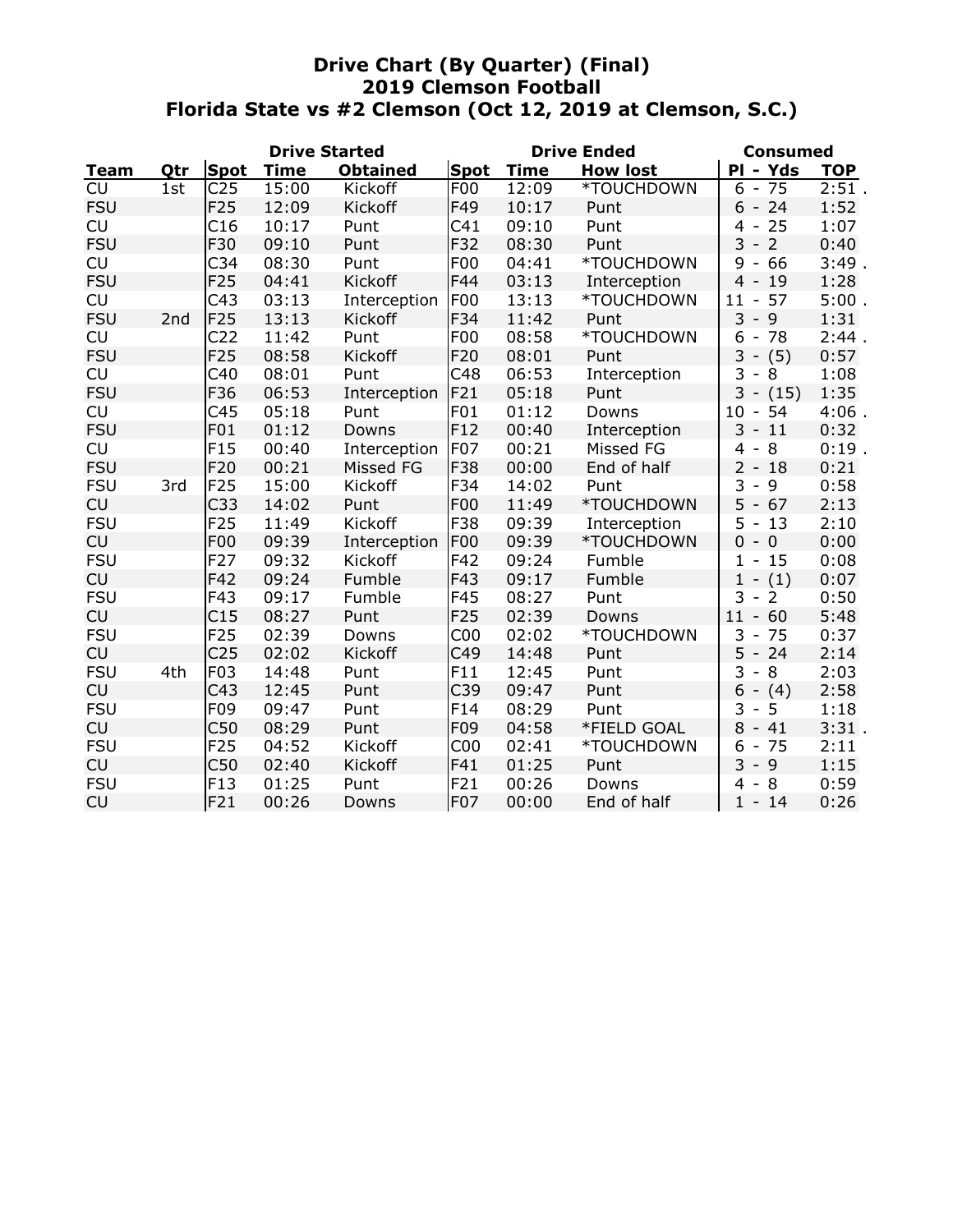# Defensive Statistics (Final) 2019 Clemson Football Florida State vs #2 Clemson (Oct 12, 2019 at Clemson, S.C.)

| #  | <b>Florida State</b>                     | Solo            |                   |                               | <b>Ast Total Sacks-Yds</b> | <b>TFL-Yds</b>           |                          |                              | FF FR-Yds Int-Yds BrUp               |                          | <b>Blks</b>              | QBH               |
|----|------------------------------------------|-----------------|-------------------|-------------------------------|----------------------------|--------------------------|--------------------------|------------------------------|--------------------------------------|--------------------------|--------------------------|-------------------|
|    | 26 Asante Samuel                         | 6               | 2                 | 8                             |                            |                          |                          |                              |                                      |                          |                          |                   |
|    | 35 Leonard Warner                        | 5               | 3                 | 8                             | $\overline{\phantom{a}}$   |                          |                          |                              |                                      |                          |                          |                   |
|    | 33 Amari Gainer                          | 4               | 4                 | 8                             | $\overline{\phantom{a}}$   |                          | $\blacksquare$           |                              |                                      |                          |                          |                   |
|    | 44 Brendan Gant                          | 5               | $\mathbf{1}$      | 6                             |                            |                          |                          |                              |                                      |                          |                          |                   |
|    | 1R Janarius Robinson                     | 4               | 2                 | 6                             | $\overline{\phantom{a}}$   | $4.0 - 6$                | 1                        | $\qquad \qquad -$            | $\blacksquare$                       |                          | $\overline{\phantom{a}}$ |                   |
|    | 2N Hamsah Nasirildeen                    | 3               | 3                 | 6                             |                            |                          |                          |                              | $1 - 0$                              |                          |                          |                   |
|    | 27 Akeem Dent                            | 4               | $\mathbf{1}$      | 5                             |                            |                          |                          | $\overline{\phantom{a}}$     |                                      |                          |                          |                   |
|    | 91 Robert Cooper                         | 3               | $\overline{2}$    | 5                             |                            |                          |                          |                              |                                      |                          |                          |                   |
|    | 24 Cyrus Fagan                           | 2               | 3                 | 5                             |                            |                          | $\overline{\phantom{a}}$ | $\overline{\phantom{a}}$     |                                      | $\overline{\phantom{a}}$ | $\overline{\phantom{a}}$ |                   |
| 2  | Marvin Wilson                            | 1               | 4                 | 5                             |                            |                          |                          |                              |                                      | $\mathbf{1}$             |                          |                   |
|    | 58 Dennis Briggs Jr.                     | 3               | 1                 | $\overline{4}$                |                            |                          | $\overline{\phantom{a}}$ | $1 - 0$                      |                                      |                          | $\overline{\phantom{a}}$ |                   |
| 8  | <b>Stanford Samuels</b>                  | 3               | $\Omega$          | 3                             |                            |                          |                          |                              |                                      |                          |                          |                   |
|    | 56 Emmett Rice                           | 2               | 1                 | 3                             |                            |                          |                          |                              |                                      |                          |                          |                   |
|    | 16 Cory Durden                           | $\mathbf{1}$    | $\overline{2}$    | 3                             |                            |                          |                          |                              |                                      |                          |                          |                   |
|    | 49 Cedric Wood                           | 2               | 0                 | $\overline{2}$                | $\overline{\phantom{a}}$   |                          |                          |                              |                                      | $\overline{\phantom{0}}$ | $\overline{\phantom{a}}$ |                   |
| 5  | Dontavious Jackson                       | $\overline{2}$  | 0                 | $\overline{2}$                |                            |                          |                          |                              |                                      |                          |                          |                   |
|    | 42 Jaleel McRae                          | 1               | 1                 | 2                             |                            |                          |                          |                              |                                      |                          |                          |                   |
|    | 51 Josh Brown                            | 0               | $\mathcal{P}$     | $\overline{2}$                |                            |                          |                          |                              |                                      |                          |                          |                   |
|    | 19 Jarvis Brownlee                       | 1               | 0                 | 1                             | $\overline{\phantom{a}}$   |                          | $\overline{\phantom{a}}$ | $\overline{\phantom{a}}$     |                                      | $\overline{a}$           | $\overline{\phantom{a}}$ |                   |
|    | 20 Keyshawn Helton                       | $\mathbf{1}$    | 0                 | $\mathbf{1}$                  |                            |                          |                          |                              |                                      |                          |                          |                   |
|    | 90 Tru Thompson                          | 0               | 1                 | $\mathbf{1}$                  | $\overline{\phantom{a}}$   |                          |                          |                              |                                      |                          | $\overline{\phantom{a}}$ |                   |
|    | 29 Isaiah Bolden                         | 0               | $\mathbf{1}$      | $\mathbf{1}$                  |                            |                          |                          |                              |                                      |                          |                          |                   |
|    | 36 Renardo Green                         | 0               | 0                 | 0                             |                            |                          |                          |                              |                                      | 1                        |                          |                   |
|    | Totals                                   | $\overline{53}$ | $\overline{34}$   | $\overline{87}$               | $0.0 - 0$                  | $4.0 - 6$                | $\overline{1}$           | $1 - 0$                      | $1-0$                                | 3                        | $\overline{0}$           | $\overline{0}$    |
|    |                                          |                 |                   |                               |                            |                          |                          |                              |                                      |                          |                          |                   |
|    | # Clemson                                | Solo            |                   |                               | <b>Ast Total Sacks-Yds</b> | <b>TFL-Yds</b>           | FF.                      | <b>FR-Yds</b>                | Int-Yds BrUp                         |                          | Blks                     | <b>OBH</b>        |
|    |                                          |                 |                   |                               |                            |                          |                          |                              |                                      |                          |                          |                   |
|    | 11 Isaiah Simmons                        | 7               | 1                 | 8                             | $1.0 - 7$                  | $2.0 - 18$               | 1                        | $1 - 0$                      |                                      |                          |                          |                   |
|    | 47 James Skalski                         | 2               | 3                 | 5                             |                            |                          |                          |                              |                                      |                          |                          |                   |
|    | 1K Kane Patterson                        | 3               | 0                 | 3                             | $1.0 - 7$                  | $1.0 - 7$                | $\overline{\phantom{a}}$ | $\overline{\phantom{a}}$     |                                      | ۰                        | $\overline{\phantom{a}}$ |                   |
|    | 12 K'Von Wallace                         | $\mathbf{1}$    | 2                 | 3                             |                            |                          |                          |                              |                                      |                          |                          |                   |
|    | 8 A.J. Terrell                           | 2               | 0                 | $\overline{2}$                |                            |                          |                          |                              | $\blacksquare$                       |                          | $\overline{\phantom{a}}$ |                   |
|    | 19 Tanner Muse                           | 2               | $\Omega$          | $\overline{2}$                | $\overline{\phantom{a}}$   |                          |                          |                              | $1 - 0$                              |                          |                          |                   |
|    | 2P Jalyn Phillips                        | 2               | 0                 | 2                             | $\overline{\phantom{a}}$   | $\qquad \qquad -$        | $\overline{\phantom{a}}$ | $\overline{\phantom{a}}$     |                                      | $\overline{\phantom{0}}$ |                          |                   |
|    | 1S Baylon Spector                        | 2               | 0                 | $\overline{2}$                |                            |                          |                          |                              |                                      |                          |                          |                   |
|    | 1J Denzel Johnson                        | 2               | 0                 | $\overline{2}$                | $\overline{\phantom{a}}$   |                          | 1                        | $\qquad \qquad \blacksquare$ | $\overline{\phantom{0}}$             | $\overline{\phantom{0}}$ | $\overline{\phantom{a}}$ |                   |
|    |                                          | 2               | 0                 | $\overline{2}$                |                            |                          |                          |                              |                                      |                          |                          |                   |
|    | 1C Joseph Charleston<br>22 Xavier Kelly  | 1               | 1                 | $\overline{2}$                | $0.5 - 0$                  | $0.5 - 0$                |                          | $\overline{\phantom{a}}$     |                                      |                          | $\overline{\phantom{a}}$ |                   |
|    |                                          | $\mathbf{1}$    | $\mathbf{1}$      | $\overline{2}$                | $0.5 - 1$                  | $1.5 - 6$                |                          |                              |                                      |                          |                          |                   |
| 1. | 13 Tyler Davis                           | 0               | 2                 | 2                             | $\overline{\phantom{a}}$   | $\overline{\phantom{a}}$ | $\overline{\phantom{a}}$ | $\overline{\phantom{a}}$     | $1 - 38$                             | 1                        | $\overline{\phantom{a}}$ |                   |
|    | Derion Kendrick                          | $\mathbf{1}$    | 0                 | $\mathbf{1}$                  |                            |                          |                          |                              |                                      |                          |                          |                   |
|    | 24 Nolan Turner                          |                 |                   |                               |                            |                          |                          |                              |                                      |                          |                          |                   |
|    | 2B Andrew Booth Jr.<br>26 Sheridan Jones | $\mathbf{1}$    | $\pmb{0}$<br>0    | 1<br>$\mathbf{1}$             |                            |                          |                          |                              |                                      |                          |                          |                   |
|    |                                          | $\mathbf{1}$    |                   |                               | $\overline{\phantom{a}}$   |                          |                          | $\overline{\phantom{a}}$     |                                      |                          | $\overline{\phantom{a}}$ |                   |
|    | 36 Lannden Zanders                       | 1               | 0                 | 1<br>$\mathbf{1}$             |                            |                          |                          |                              |                                      |                          |                          |                   |
|    | 20 LeAnthony Williams                    | 1               | $\mathbf 0$       |                               |                            |                          |                          |                              | $\overline{\phantom{a}}$             | $\overline{\phantom{0}}$ | $\overline{\phantom{a}}$ |                   |
|    | 34 Logan Rudolph                         | 1               | $\pmb{0}$         | 1                             |                            |                          |                          |                              |                                      |                          |                          | 1                 |
| 3  | 35 Justin Foster<br><b>Xavier Thomas</b> | 0<br>0          | $\mathbf{1}$<br>1 | $\mathbf 1$                   |                            |                          |                          |                              |                                      |                          | $\overline{\phantom{a}}$ | $\mathbf{1}$      |
|    |                                          |                 |                   | $\mathbf{1}$                  |                            |                          |                          | $\overline{\phantom{a}}$     |                                      |                          |                          | 1                 |
|    | 59 Jordan Williams                       | $\pmb{0}$<br>0  | $\mathbf{1}$<br>1 | $\mathbf{1}$<br>1             | $\overline{\phantom{a}}$   |                          |                          | $\overline{\phantom{a}}$     |                                      | -                        | $\overline{\phantom{a}}$ |                   |
|    | 43 Chad Smith                            |                 |                   |                               |                            |                          |                          | $\overline{\phantom{a}}$     | $1 - 10$<br>$\overline{\phantom{0}}$ |                          | $\blacksquare$           |                   |
|    | 44 Nyles Pinckney                        | $\pmb{0}$       | 0                 | $\boldsymbol{0}$              |                            |                          |                          | $\overline{\phantom{a}}$     | $\overline{\phantom{a}}$             |                          | $\overline{\phantom{a}}$ | 1                 |
|    | 53 Regan Upshaw<br>7 Justin Mascoll      | 0<br>$\pmb{0}$  | $\pmb{0}$<br>0    | $\boldsymbol{0}$<br>$\pmb{0}$ |                            |                          |                          | $\overline{\phantom{a}}$     |                                      |                          | $\overline{\phantom{a}}$ | 1<br>$\mathbf{1}$ |